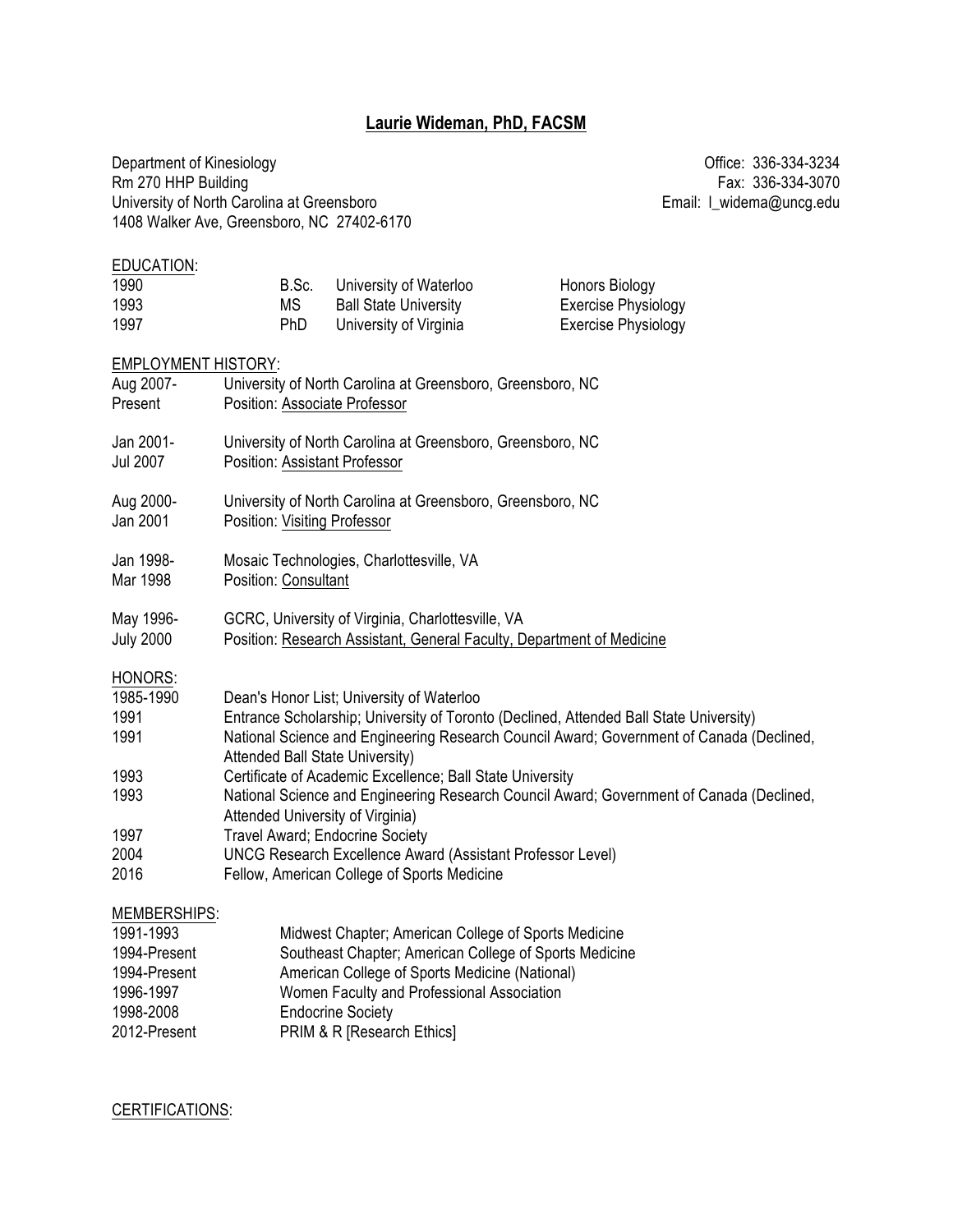1991-present CPR 2001-present Phlebotomy

### RESEARCH

ARTICLES IN REFEREED JOURNALS:\*Student (Primary mentor) \*\*Student (Committee Member)

- 1. **Wideman L**, Oberlin DJ, Sönmez S, Labban J, Lemke, MK and Apostolopoulos Y. 2016. Obesity indices are predictive of elevated C-reactive protein in long-haul truck drivers. *American Journal of Industrual Medicine* 59: 665-576. PubMed PMCID: 27400443
- 2. \*Berry NT, **Wideman L**, Shields EW, and Battaglini CL. 2016. The effects of a duathalon simulation on ventilator threshold and running economy. *Journal of Sports Science and Medicine* 15: 247-253. PubMed PMCID: 27274661
- 3. **Wideman, L.**, Calkins SD, Janssen JA, Lovelady CA, Dollar JM, Keane SP, Perrin EM and Shanahan L. 2016. Rationale, design and methods for the RIGHT Track Health Study; pathways from childhood selfregulation to cardiovascular risk in adolescence. *BMC Public Health* 16 (1): 459. PubMed PMCID: 27246836
- 4. \*Oberlin DJ, Smith J, Ritsche K and **Wideman L**. 2015. High intensity interval training in healthy males does not improve markers of insulin sensitivity. *Journal of Sports Science*. 3(2): 49-56.
- 5. \*\*Chase PJ, Davis PG, **Wideman L**, Starnes JW, Schulz MR and Bensimhon DR. 2015. Comparison of estimations versus measured oxygen consumption at rest in patients with heart failure and reduced ejection fraction who underwent right-sided heart catheterization. *American Journal of Cardiology* 116(11): 1724- 1730. PubMed PMCID: 26443561
- 6. Etnier JL, Labban JD, Karper WB, **Wideman L**, Piepmeier AT, Shih CH, Castellano M, Williams LM, Park SY, Henrich VC, Dudley WN, and Rulison KL. 2015. [Innovative Research Design Exploring the Effects of](http://www.ncbi.nlm.nih.gov/pubmed/25594264) [Physical Activity and Genetics on Cognitive Performance in Community-Based Older Adults.](http://www.ncbi.nlm.nih.gov/pubmed/25594264) *Journal of Aging Physical Activity* 23(4): 559-568. PubMed PMCID: 25594264.
- 7. \*Ritsche, K., Smith, J., Mellick, P. and **Wideman, L.** 2014. Acute exercise-induced growth hormone is attenuated in response to short-term, high intensity exercise training. *Journal of Exercise Physiology (online)*  17(6): 1-12.
- 8. \*Ritsche, K., Patrie, J., Weltman, A. and **Wideman, L.** 2014. The relationship between exercise-induced and non-stimulated 24-hour growth hormone release. *Journal of Exercise Physiology (online)* 17(5): 43-54.
- 9. \*Ritsche, K., Nindl, B.C., and **Wideman, L.** 2014. Exercise-induced growth hormone during acute sleep deprivation. *Physiological Reports* 2(9): e12166. PMCID: 25281616
- 10. \*Eifert, E., **Wideman, L.**, Oberlin, D.J., and Labban, J. 2014. The relationship between physical activity and perceived health in older women: Findings from the Woman's College Alumni Study. *Journal of Women & Aging* 26(4): 305-318. PMCID: 25133943
- 11. Savoca, M., Oakley, M., Austin, A., Martinek, T., **Wideman, L.** and Carter, K. 2013. Heart of Hypertension Project: Development of a community-based prevention program for young African-American men. *Progress in Community Health Partnerships: Research, Education and Action* 7(2): 163-169. PMCID: 23793247
- 12. **Wideman, L.**, Montgomery, M., Levine, B., Beynnon, B. and Shultz, S. 2013. Accuracy of calendar based methods for assigning menstrual cycle phase in women. *Journal of Sports Health* 2(5): 143-149. PMCID: 24427382
- 13. \*\*Montgomery, M.M., Shultz, S.J., Schmitz, R.J., **Wideman, L.** and Henson, R. 2012. Influence of lean body mass and strength on landing energetics. *Medicine & Science in Sport & Exercise* 44(12): 2376-2383. PMCID: 22811034
- 14. Bell, R.D., Shultz, S.J., **Wideman, L.** and Henrich, V. 2012. Genotypes previously associated with ACL injury and other soft tissue pathologies are also associated with joint laxity. *Journal of Sports Health* 4(4): 312-318. PMCID: 23016102.
- 15. \*\*Colleran, H., **Wideman, L.**, and Lovelady, C. 2012. Effects of energy restriction and exercise on bone mineral density during lactation. *Medicine & Science in Sport & Exercise* 44(8): 1570-1579. PMCID: 22460469.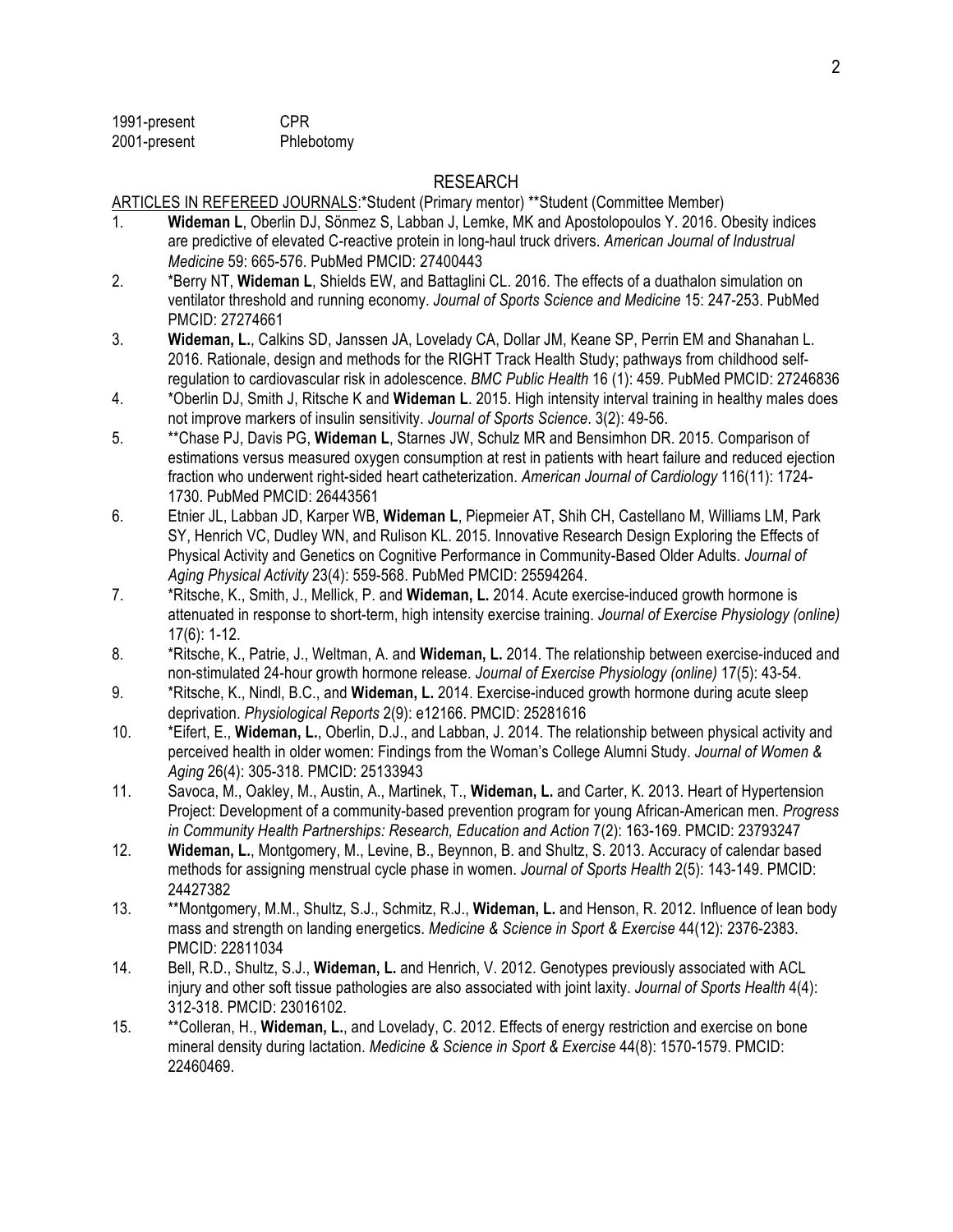- 16. Shultz, S.J., **Wideman, L.**, Montgomery, M., Beasley, K. and Nindl, B. 2012. Changes in serum collagen markers, IGF-I and knee joint laxity across the menstrual cycle. *Journal of Orthopaedic Research* 30(9): 1405-1412. PMCID: 22389002
- 17. \*\*Cone, J.R., Berry, N.T., Goldfarb, A., Henson, R., Schmitz, R., **Wideman, L.** and Shultz, S.J. 2012. Effects of an individualized soccer match simulation on vertical stiffness and impedance. *Journal of Strength & Conditioning Research* 26(8): 2027-2036. PMCID: 21997450
- 18. \*\*Thomas, D.T., **Wideman, L.** & Lovelady, C. 2011. Effect of a dairy supplement and resistance training on lean mass and IGF-I in women. *International Journal of Sport Nutrition & Exercise* 21(3): 181-188. PMCID: 21719898
- 19. Shultz, S., **Wideman, L.**, Montgomery, M., and Levine, B. 2011. Some sex hormone profiles are consistent over time in normal menstruating women: implications for sports injury epidemiology. *British Journal of Sports Medicine* 45(9): 735-742. PMCID:19854759
- 20. Janelsins, M., Davis, P.D., **Wideman, L.**, Katula, J., Sprod, L., Peppone, L.J., Palesh, O.G., Heckler,C.E., Williams, J.P., Morrow G.R. & Mustian, K.M. 2011. Effects of Tai Chi Chuan on Insulin and Cytokine Levels in a Randomized Controlled Pilot Study on Breast Cancer Survivors. *Clinical Breast Cancer* 11(3): 161-170. PMCID: 21665136
- 21. \*\*Thomas, D.T., **Wideman, L.** & Lovelady, C. 2010. Effects of calcium and resistance exercise on body composition in overweight premenopausal women. *Journal of the American College of Nutrition* 29(6): 604- 611. PMCID: 21677124
- 22. Lovelady, C.A., Bopp, M.J., Colleran, H.L., Mackie, H.K., and **Wideman, L.** 2009. Effect of exercise training on loss of bone mineral density during lactation. *Medicine & Science in Sport & Exercise* 41(10):1902-1907. PMCID 19727023
- 23. **Wideman, L.**, Baker, C.F., Brown, P.K., Consitt, L.A., Ambrosius, W.T., and Schechter, M.S. 2009. Substate oxidation is not altered during exercise in cystic fibrosis. *Medicine & Science in Sport & Exercise* 41(2):270-278. PMCID: 19127200
- 24. \*Consitt, L.A., **Wideman, L.**, Hickey, M.S, and Morrison, R. 2008. Phosphorylation of the JAK2-STAT5 pathway in response to acute aerobic exercise in young, healthy males. *Medicine & Science in Sport & Exercise* 40(6):1031-1938. PMCID: 18461004
- 25. \*Consitt, L.A., Bloomer, R. and **Wideman, L.** 2007. The effect of exercise type on immunofunctional and traditional growth hormone. *European Journal of Applied Physiology* 100(3): 321-330. PMCID: 17357792
- 26. \*\*Bloomer, R.J., Davis, P.G., Consitt, L.A. and **Wideman, L.** 2007.Plasma protein carbonyl response to increasing exercise duration in aerobically trained men and women. *International Journal of Sports Medicine* 28(1):21-25. PMCID: 17024638
- 27. **Wideman, L.**, Consitt, L.A., Patrie, J., Swearingin, B., Bloomer, R., Davis, P. and Weltman, A. 2006. The impact of sex and exercise duration on growth hormone secretion. *Journal of Applied Physiology* 101: 1641- 1647. PMCID: 16946030
- 28. Baker, C. and **Wideman, L.** 2006. Attitudes toward physical activity in adolescents with Cystic Fibrosis: Gender differences with exercise training. *Journal of Pediatric Nursing* 21(3): 197-210. PMCID: 16713510
- 29. Weltman, A., Weltman, J.Y., Roy, C.P., **Wideman, L.**, Patrie, J., Evans, W.S. and Veldhuis, J.D. 2006. Growth hormone response to graded exercise intensities is attenuated and the gender difference abolished in older adults. *Journal of Applied Physiology* 100: 1623-1629. PMCID: 16384836
- 30. Veldhuis, J.D., Farhy, L., Weltman, A., Kuipers, J., Weltman, J.Y. and **Wideman, L.** 2005. Gender modulates sequential suppression and recovery of pulsatile GH secretion by physiological feedback signals in young adults. *Journal of Clinical Endocrinology & Metabolism* 90(5): 2874-2881. PMCID: 15728217
- 31. \*\*Bloomer, R.J., Goldfarb, A.H., **Wideman, L.**, McKenzie, M.J. and Consitt, L.A. 2005. Effects of acute aerobic and anaerobic exercise on blood markers of oxidative stress. *Journal of Strength and Conditioning Research*, 19(2): 276-285. PMCID: 15903362
- 32. Jones, E.D., Kennedy-Malone, L. and **Wideman, L.** 2004. Early Detection of Type 2 Diabetes Among Older African-Americans. *Geriatric Nursing* 25(1): 24-28. PMCID: 14976500
- 33. Veldhuis, J.D., Patrie, J., **Wideman, L.**, Patterson, M., Weltman, J.Y. and Weltman, A. 2004. Contrasting negative-feedback control of endogenously driven and exercise-stimulated pulsatile growth hormone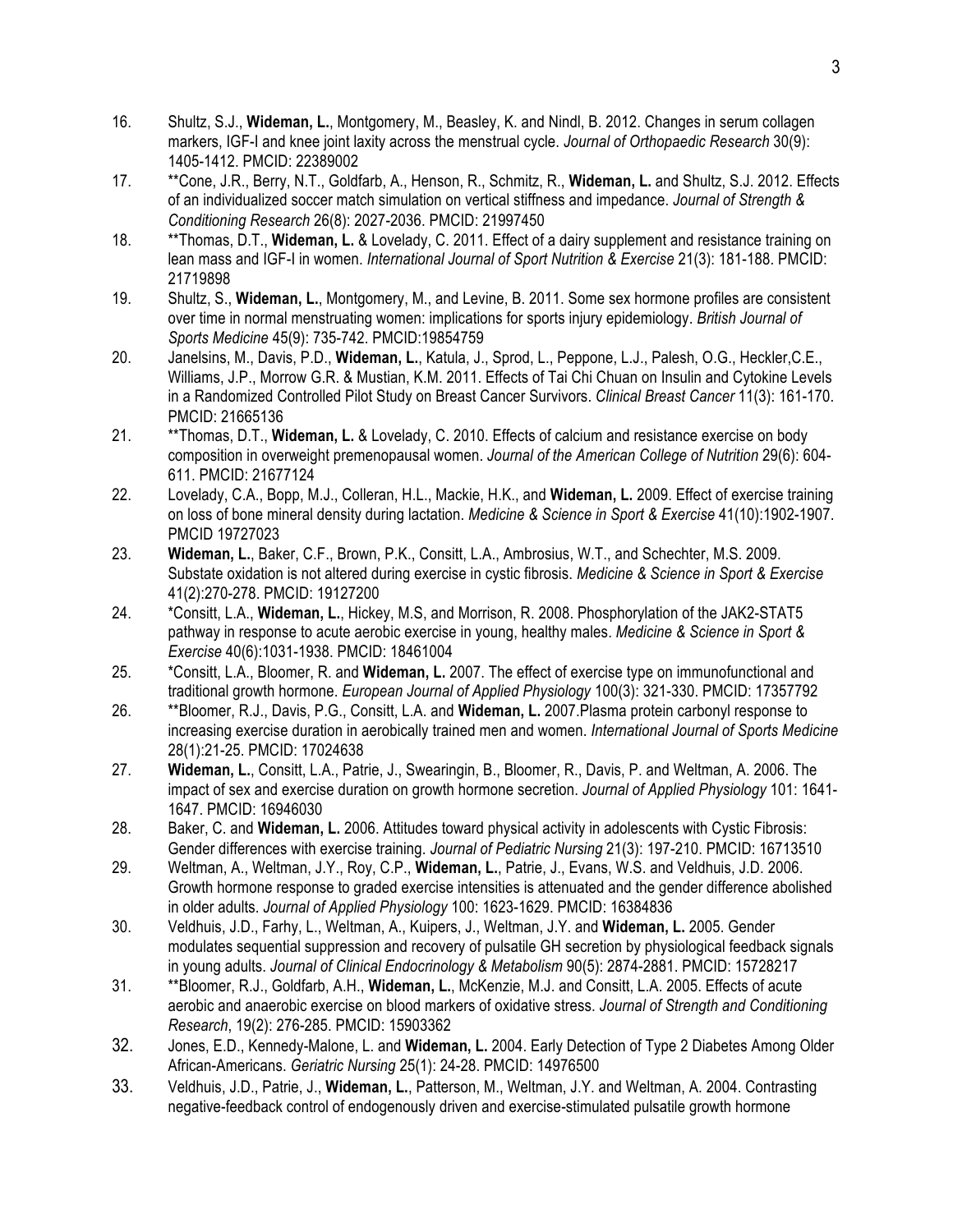secretion in women and men. *Journal of Clinical Endocrinology & Metabolism* 89(2): 840-846. PMCID: 14764803

- 34. Weltman, A., Depres, J.P., Clasey, J., Weltman, J.Y., **Wideman, L.**, Kanaley, J., Patrie, J., Bergeron, J., Thorner, M.O., Bouchard, C. and Hartman, M.L. 2003. Impact of abdominal visceral fat (VAF), growth hormone (GH), fitness and insulin on lipids and lipoproteins in older adults. *Metabolism* 52(1): 73-80. PMCID: 12524665
- 35. **Wideman, L.**, Weltman, J., Hartman, M.L., Veldhuis, J.D. and Weltman, A. 2002. Growth hormone (GH) release during acute and chronic aerobic and resistance exercise: Recent Findings. *Sports Medicine* 32 (15): 987-1004. PMCID: 12457419
- 36. Pritzlaff-Roy, C.J., **Wideman, L.**, Weltman, J.Y., Abbott, R., Gutgesell, M., Hartman, M.L., Veldhuis, J.D. and Weltman, A. 2002. Gender governs the relationship between exercise intensity and growth hormone (GH) release. *Journal of Applied Physiology* 92(5): 2053-2060. PMCID: 11960957
- 37. Anderson, S.M., **Wideman, L.**, Patrie, J.T., Weltman, A., Bowers, C.Y. and Veldhuis, J.D. 2001. Estradiol supplementation selectively relieves growth hormone (GH)'s autonegative feedback on GH-releasing peptide -2 (GHRP-2)-stimulated GH secretion. *Journal of Clinical Endocrinology & Metabolism* 86: 5904- 5911. PMCID: 11739462
- 38. **Wideman, L**., Elahi, D. and Hanks, J.B. 2001. Whole organ transplantation and glucose regulation. *World Journal of Surgery* 25: 516-522. PMCID: 11344406
- 39. **Wideman, L**., Weltman, J.Y., Patrie, J.T., Bowers, C.Y., Shah, N., Story, S. Weltman, A. and Veldhuis, J.D. 2000. Synergy of L-arginine and growth hormone (GH)-releasing peptide-2 (GHRP-2) stimulation of GH release: Influence of gender. *AJP: Regulatory, Integrative and Comparative Physiology* 279: R1455-R1466. PMCID: 11004016
- 40. **Wideman, L**., Weltman, J.Y., Patrie, J.T., Bowers, C.Y., Shah, N., Story, S. Veldhuis, J.D. and Weltman, A. 2000. Synergy of L-arginine and growth hormone (GH)-releasing peptide (GHRP-2) stimulation of GH in men and women: Modulation by exercise. *AJP: Regulatory, Integrative and Comparative Physiology* 279: R1467-R1477. PMCID: 11004017
- 41. Clocquet, A., Egan, J.M., Stoffers, D.A., Muller, D.C., **Wideman, L.**, Chin, G.A., Clarke, W.L., Hanks, J.B., Habener, J.F. and Elahi, D. 2000. Impaired insulin secretion and increased insulin sensitivity in familial maturity-onset diabetes of the young 4 (insulin promoter factor 1 gene). *Diabetes* 49: 1856-1864. PMCID:
- 42. Weltman**,** A., Pritzlaff, C.J., **Wideman, L**., Weltman, J.Y., Blumer, J.L., Abbott, R.D., Hartman, M.L. and Veldhuis, J.D. 2000. Exercise-dependent growth hormone (GH) release is linked to markers of heightened central adrenergic outflow. *Journal of Applied Physiology* 89(2): 629-635. PMCID: 10926647
- 43. Pritzlaff, C.J., **Wideman, L**., Blumer, J.L., Jensen, M., Abbott, R.D., Gaesser, G.A., Veldhuis, J.D. and Weltman, A. 2000. Catecholamine release, growth hormone (GH) secretion and energy expenditure during exercise vs. recovery in men. *Journal of Applied Physiology* 89(3): 937-946. PMCID: 10956336
- 44. Weltman, A., Pritzlaff, C.J., **Wideman, L**., Considine, R.V., Fryburg, D.A., Gutgesell, M.E., Hartman, M.L. and Veldhuis, J.D. 2000. Intensity of acute exercise does not affect serum leptin concentrations in young men. *Medicine & Science in Sport & Exercise* 32(9): 1556-1561. PMCID: 10994904
- 45. **Wideman, L**., Weltman, J.Y., Shah, N., Story, S., Veldhuis, J.D. and Weltman, A. 1999. The effects of gender on exercise-induced growth hormone (GH) release. *Journal of Applied Physiology* 87(3): 1154- 1162. PMCID: 10484590
- 46. Pritzlaff, C.J., **Wideman, L**., Weltman, J.Y., Abbott, R.D., Gutgesell, M.E., Hartman, M.L., Veldhuis, J.D. and Weltman, A. 1999. Impact of acute exercise intensity on pulsatile growth hormone (GH) release in men. *Journal of Applied Physiology* 87 (2): 498-504. PMCID: 10444604
- 47. Clasey, J.L., Kanaley, J.A., **Wideman, L**., Heymsfield, S.B., Teates, C.D., Gutgesell, M.E., Thorner, M.O., Hartman, M.L. and Weltman, A. 1999. Validity of body composition assessment in younger and older males and females. *Journal of Applied Physiology* 86(5): 1728-1738. PMCID: 10233141
- 48. Clasey, J.L, Bouchard, C., **Wideman, L**., Kanaley, J., Teates, C.D., Thorner, M.O., Hartman, M.L., and Weltman, A. 1997. The influence of anatomical boundaries, age and sex on the assessment of abdominal visceral fat. *Obesity Research* 5: 395-401. PMCID: 9385612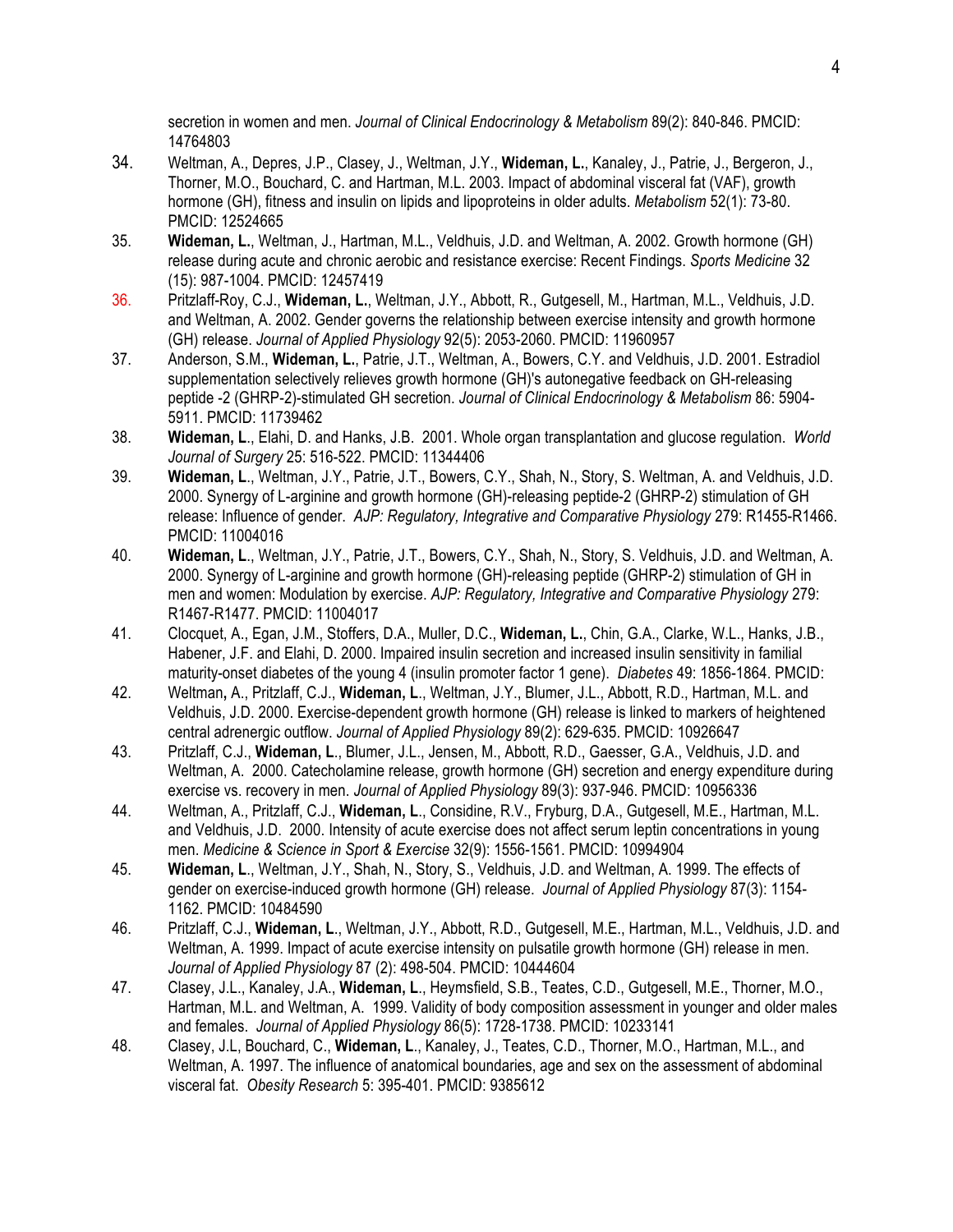- 49. Clasey, J.L., Hartman, M.L., Kanaley, J., **Wideman, L**., Teates, D.C., Bouchard, C. and Weltman, A. 1997. Body composition by DEXA in older adults: accuracy and influence of scan mode. *Medicine & Science in Sport & Exercise* 29(4): 560-567. PMCID: 9107641
- 50. **Wideman, L**., Kaminsky, L.A., and Whaley, M.G. Postprandial lipemia in abdominally obese and non-obese males. 1996. *Journal Sports Medicine and Physical Fitness* 36: 204-210. PMCID: 8979650
- 51. Stoudemire, N., **Wideman, L**., Pass, K.A., McGinnes, C.L., Gaesser, G.A., and Weltman, A. 1996. The validity of regulating blood lactate concentration during running by ratings of perceived exertion. *Medicine & Science in Sport & Exercise* 28(4): 490-495. PMCID: 8778555
- 52. **Wideman, L.,** Stoudemire, N., Pass, K.A., McGinnes, C.L., Gaesser, G.A., and Weltman, A. 1996. Assessment of the Aerosport TEEM 100 portable metabolic measurement system. *Medicine & Science in Sport & Exercise* 28(4): 509-515. PMCID: 8778558
- 53. John, T.M., Brown, M.C., **Wideman, L**., and Brown, G.M. 1994. Melatonin replacement nullifies the effect of light-induced functional pinealectomy on nociceptive rhythm in the rat. *Physiology & Behavior* 55(4): 735- 739. PMCID: 8190803

### INVITED PAPERS:

- 1. Weltman, A., **Wideman, L.**, Weltman, J.Y. and Veldhuis, J.D. Chapter 10; The growth hormone response to acute and chronic aerobic exercise. Encyclopedia of Sports Medicine. Volume XI. Kraemer, W.J. and Rogol, A.D. (Editors). Blackwell Publishing, Malden MA, pp. 122-133, 2005.
- 2. Weltman, A., **Wideman, L.**, Weltman, J.Y. and Veldhuis, J.D. Neuroendocrine control of growth hormone (GH) release during acute aerobic exercise. Journal of Endocrinological Investigation 26(9):843-850, 2003. PMCID: 14964436
- 3. Weltman, A., **Wideman, L.**, Weltman, J.Y., Hartman, M.L. and Veldhuis, J.D. 2002. Relationship between exercise and growth hormone (GH) neuroendrocrine function. Journal of Anti-aging Medicine 5:7-17.

### BOOK CHAPTERS:

1. **Wideman, L**., Weltman, J.Y., Shah, N., Story, E.S., Bowers, C.Y., Veldhuis, J.D. and Weltman, A. Gender impact on the GH response to exercise. In J.D. Veldhuis & A. Giustina (Eds.), Sex Steroid Interactions with Growth Hormone. New York: Springer, pp. 261-276, 1999.

### ABSTRACTS/PRESENTATIONS:

- 1. Slutsky AB, Janssen JA, Kolacz J, Shanahan L, Calkins SD, Lovelady CA, Keane SP, Dollar JM & **Wideman L.** Childhood inhibitory control may predict adolescent physical activity and eating behaviors. North American Society for the Psychology of Sport and Physical Activity, Montreal, Quebec, Canada, Jun 2016.
- 2. **Wideman, L.**, Janssen JA, Slutsky AB, Berry NT, Shanahan L, Lovelady CA, Keane SP, & Calkins SD. Heart rate recovery responses to maximal exercise and childhood vagal tone. American College of Sports Medicine, Boston, MA, Jun 2016.
- 3. Oberlin DJ, Fecych M, Murray C, Vervaecke L, Bocchine A, Christopher P, Morrison R, **Wideman L**, Beverly L, & Starnes J. Endurance training and MCT changes in the ventromedial hypothalamus. American College of Sports Medicine, Boston, MA, Jun 2016.
- 4. Slutsky AB, Diekfuss JA, Janssen JA, Berry NT, Shih CH, Etnier JL, **Wideman L** & Raisbeck LD. Lowintensity exercise counters cognitive deficits from sleep deprivation. American College of Sports Medicine, Boston, MA, Jun 2016.
- 5. Berry NT, Cone JR, Ritsche K, & **Wideman L.** Changes in performance, HRV and inflammation following an individualized soccer specific training program. American College of Sports Medicine, Boston, MA, Jun 2016.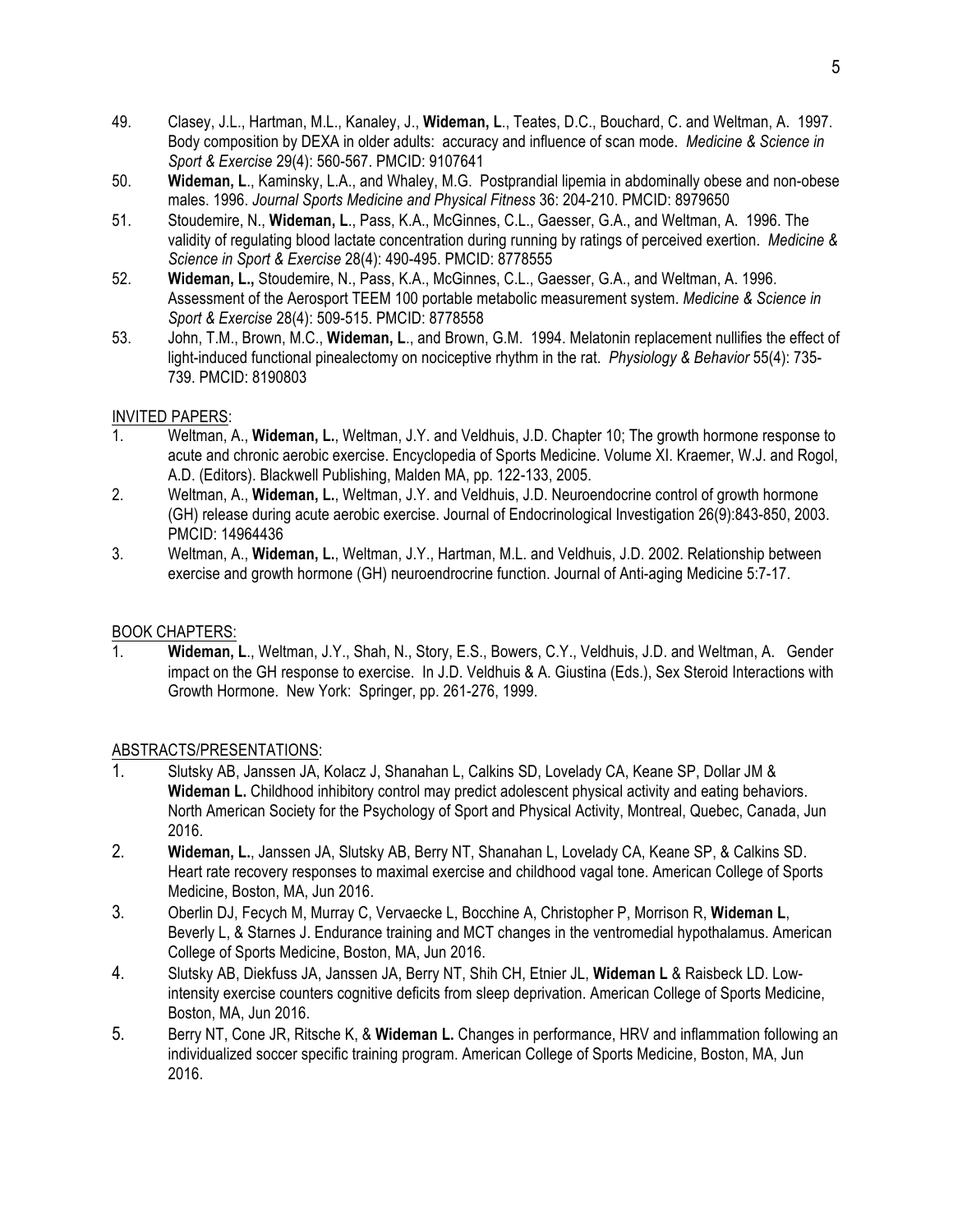- 6. Janssen JA, Berry NT, Slutsky AB, Shanahan L, Lovelady LA, Calkins SD, Keane SP, & **Wideman L.** Exploring the effects of a maximal exercise test on heart rate variability in young adults. American College of Sports Medicine, Boston, MA, Jun 2016.
- 7. Diekfuss JA, Janssen JA, Slutsky AB, Berry NT, Etnier JL, **Wideman L** & Raisbeck LD. Sleep deprivation, balance control and attentional focus. American College of Sports Medicine, Boston, MA, Jun 2016.
- 8. Oberlin DJ, Fecych M, Murray C, Morrison R, **Wideman L**, & Beverly L. MCT expression in the ventromedial hypothalamus is not increased by recurrent hypoglycemia. Experimental Biology, San Diego CA, Apr 2016.
- 9. Gangel, M., Brown, A., Kolacz, J., Janssen, J., Shanahan, L., Keane, S., & **Wideman, L.** The association between childhood peer preference and adolescent cardiovascular risk. Society for Research in Adolescents, Baltimore, MD, Mar 2016.
- 10. Grimes, M., Kolacz, J., Linthicum, K., Wright, C., Shanahan, L., Calkins, S., Keane, S. & **Wideman, L.** The role of adolescent sleep quality and duration in links among childhood negative emotionality and adolescent cardiovascular risk. Society for Research in Adolescents, Baltimore, MD, Mar 2016.
- 11. Kolacz, J., Shanahan, L., Gangel, M., Janssen, J., Calkins, S., Keane, S., Lovelady, C. & **Wideman, L.** The mediating role of health behaviors in the link between childhood emotional regulation and adolescent cardiovascular risk. Society for Research in Adolescents, Baltimore, MD, Mar 2016.
- 12. Berry, N. T., Cone, J. R., Zhong, F., & **Wideman, L.** Observing changes in fitness, body composition and HRV following an individualized 6-week soccer specific training. Southeast American College of Sports Medicine, Greenville, SC, Feb 2016.
- 13. Diekfuss, J. A., Janssen, J. A., Slutsky, A., Berry, N. T., Etnier, J., **Wideman, L.**, Raisbeck, LD. Attentional focus and sleep deprivation: The effects on balance control. Southeast American College of Sports Medicine, Greenville, SC, Feb 2016.
- 14. Espinoza, S. M., Janssen, J. A., Kolacz, J., Berry, N. T., Slutsky, A. B., Shanahan, L., Calkins, SD., Keane, SK., Lovelady, CA., **Wideman, L.** Exploring the validity of a novel retrospective sport involvement questionnaire in adolescents. Southeast American College of Sports Medicine, Greenville, SC, Feb 2016.
- 15. Horrell, B. R., Janssen, J. A., Slutsky, A. B., Berry, N. T., Diekfuss, J. A., Etnier, JL., Raisbeck, LD., **Wideman, L.** Heterogeneity of the heart rate variability response to sleep deprivation. Southeast American College of Sports Medicine, Greenville, SC, Feb 2016.
- 16. Janssen, J. A., Slutsky, A. B., Berry, N. T., Shanahan, L., Lovelady, C. A., Calkins, SD., Keane, S., **Wideman, L.** Exploring the effects of a maximal exercise test on heart rate variability in young adults. Southeast American College of Sports Medicine, Greenville, SC, Feb 2016.
- 17. Kincaid, Z. A., Berry, N. T., Shultz, S. J., & **Wideman, L.** Relaxin profiles across the menstrual cycle in active, eumenorrheic women. Southeast American College of Sports Medicine, Greenville, SC, Feb 2016.
- 18. Slutsky, A. B., Janssen, J. A., Kolacz, J., Shanahan, L., Calkins, S. D., Lovelady, CA., Keane, S., Dollar, JM., **Wideman, L.** Childhood inhibitory control may predict adolescent physical activity and eating behaviors. Southeast American College of Sports Medicine, Greenville, SC, Feb 2016.
- 19. Johnson AJ, Dudley WN & **Wideman L**. Reconceptualizing race disparities and allostatic load through physiological profile risk as a result of cluster analysis. American Public Health Association, Chicago, IL, Nov 2015.
- 20. Etnier, J. L., Karper, W. B., Piepmeier, A. T., **Wideman, L.**, & Castellano, M. A. Effects of an 8-month physical activity intervention on Brain-Derived Neurotrophic Factor (BDNF): The Physical Activity and Alzheimer's Disease (PAAD) Study. North American Society for the Psychology of Sport and Physical Activity, Portland, OR, Jun 2015.
- 21. **Wideman, L.**, Berry, N., Janssen, J., Espinoza, S., & Kincaid, Z. Day to day stability of heart rate variability. American College of Sports Medicine, San Diego, CA, Jun 2015.
- 22. Janssen, J.A., Kolacz, J., Shanahan, L., Gangel, M.J., Volpe, V.V., Calkins, S.D., Keane, S.P. & **Wideman, L.** Why some boys bash and crash; Childhood temperament predicts adolescent males' activity and inactivity patterns. American College of Sports Medicine, San Diego, CA, Jun 2015.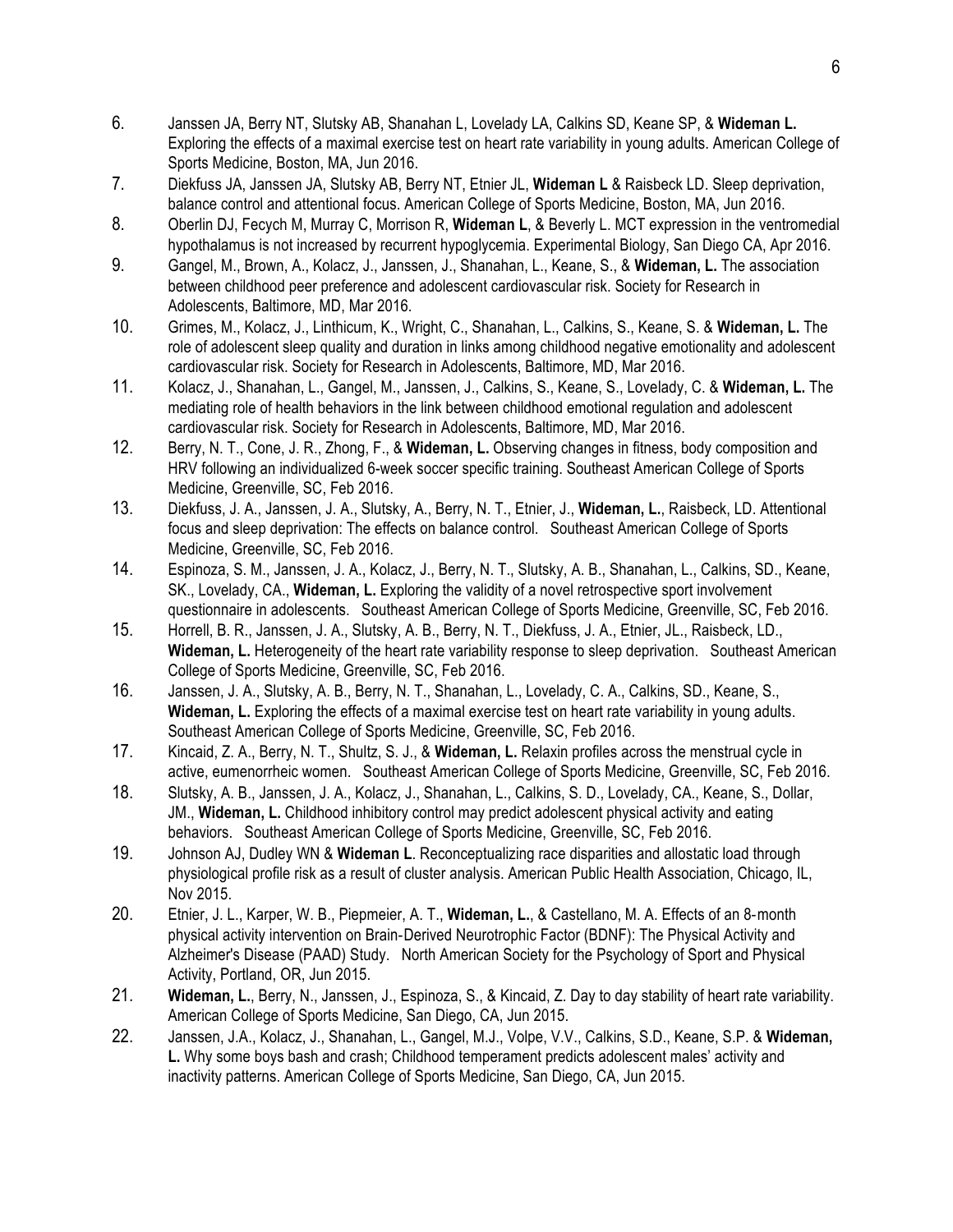- 23. Shearer, E., **Wideman, L.** & Lovelady, C. Body composition, diet quality and changes in CRP in overweight, lactating women. Experimental Biology, Boston, MA, Mar 2015; FASEB J. 2014; 28:247.8.
- 24. Mellendick, K., Shanahan, L., **Wideman, L.**, Calkins, S., Keane, S. & Lovelady, C. Diet quality and adiposity in adolescents. Experimental Biology, Boston, MA, Mar 2015; FASEB J. 2015; 29: 747.15.
- 25. Berry, N.T., **Wideman, L.**, Rhea, C.K., Labban, J., Chon, K.H., Shykoff, B.E., Haran, F.J. & Florian, J.P. Quantifying the effects of repeated long-duration dives on baseline heart rate variability measures. Experimental Biology, Boston, MA, Mar 2015.
- 26. Volpe, V., Shanahan, L., Brown, A., Kolacz, J., Gangel, M., Keane, S., Calkins, S. & **Wideman, L.** Negative emotionality during childhood and health behaviors during adolescence. Society for Research in Child Development, Philadelphia, PA, Mar 2015.
- 27. Gangel, M., Brown, A., Shanahan, L., Keane, S., Calkins, S. & **Wideman, L**. The association between childhood physiological regulation deficits and adolescent cardiovascular risk factors. Society for Research in Child Development, Philadelphia, PA, Mar 2015.
- 28. Shanahan, L., Gangel, M., Kolacz, J., Volpe, V., Brown, A., Keane, S., Calkins, S. & **Wideman, L.** Negative emotionality during childhood and health outcomes during pre-adolescence and adolescence. Society for Research in Child Development, Philadelphia, PA, Mar 2015.
- 29. **Wideman, L.** The research misconduct continuum; the slippery slope of deception in scientific research. Tutorial Lecture. Southeast American College of Sports Medicine, Jacksonville, FL, Feb 2015.
- 30. Berry, N.T., **Wideman, L.**, Rhea, C.K., Labban, J., Chon, K.H., Shykoff, B.E., Haran, F.J. & Florian, J.P. The effects of prolonged and repeated water immersion on heart rate variability and complexity in military divers. Southeast American College of Sports Medicine, Jacksonville, FL, Feb 2015.
- 31. Janssen, J.A., Kolacz, J., Shanahan, L., Dollar, J.M., Gangel, M.J., Volpe, V.V., Calkins, S.D., Keane, S.P. & **Wideman, L.** Investigating the relationship between childhood behavior and adolescent self-reported physical activity. Southeast American College of Sports Medicine, Jacksonville, FL, Feb 2015.
- 32. Piepmeier, A., Shih, C-H., Karper, W., Castellano, M., Williams, L., Park, S., **Wideman, L.**, Labban, J., Dudley, W., Rulison, K., Henrich, V. & Etnier, J. The physical activity and Alzheimer's disease (PAAD) study: Feasibility of recruiting persons with a family history of Alzheimer's disease for an 8-month physical activity intervention. North American Society for the Psychology of Sport and Physical Activity, Minneapolis, MN, Jun 2014.
- 33. Shearer, E., **Wideman, L.** & Lovelady, C. Body composition and changes in CRP in overweight, lactating women. Experimental Biology, San Diego, CA, April 2014; FASEB J. 2015; 29:580.5.
- 34. Oberlin, D. J., Hedge, B., Sonmez, S., Apostolopoulos, Y., & **Wideman, L.** Metabolic health of long haul truck drivers. Southeast American College of Sports Medicine, Greenville, SC, Feb 2014.
- 35. Apostolopoulos, Y., Sonmez, S., **Wideman, L.**, Yu, C., Hedge, A., Oberlin, D.J. and Johnson, A. Paradigm shift in commercial driver sleep research: From reductionist approaches to complex adaptive systems. International Commission on Occupational Health, Bahia, Brazil, Nov 2013.
- 36. **Wideman, L.**, Mattox, L., Layfield, L., Henrich, V. and Ghimbovschi, L. Peripheral blood mononuclear cell (PBMC) gene expression in healthy African-American pre-diabetics; a microarray pilot study. American College of Sports Medicine, Indianapolis, IN, Jun 2013.
- 37. Mellick, P., Oberlin, D.J., Davis, P. and **Wideman, L.** The effects of high-intensity intermittent exercise and carbohydrate supplementation on plasma visfatin. American College of Sports Medicine, Indianapolis, IN, Jun 2013.
- 38. Oberlin, D. J., Smith, J., & **Wideman, L**. High intensity interval training does not alter insulin sensitivity in young healthy males. Southeast American College of Sports Medicine, Greenville, SC, Feb 2013.
- 39. Oberlin, D. J., Mattox, L., Henrich, V., Jones, E., Kennedy-Malone, L., **Wideman, L**. Anthropometric scoring system correlates to insulin sensitivity among African-Americans. Minority Health Conference, Chapel Hill, NC, Feb 2013.
- 40. Sorvillo, A., Collerarn, H., **Wideman, L.** & Lovelady, C. The effect of exercise during early lactation on bone mineral density at 1 year postpartum. American College of Sports Medicine, San Diego, CA, Jun 2012.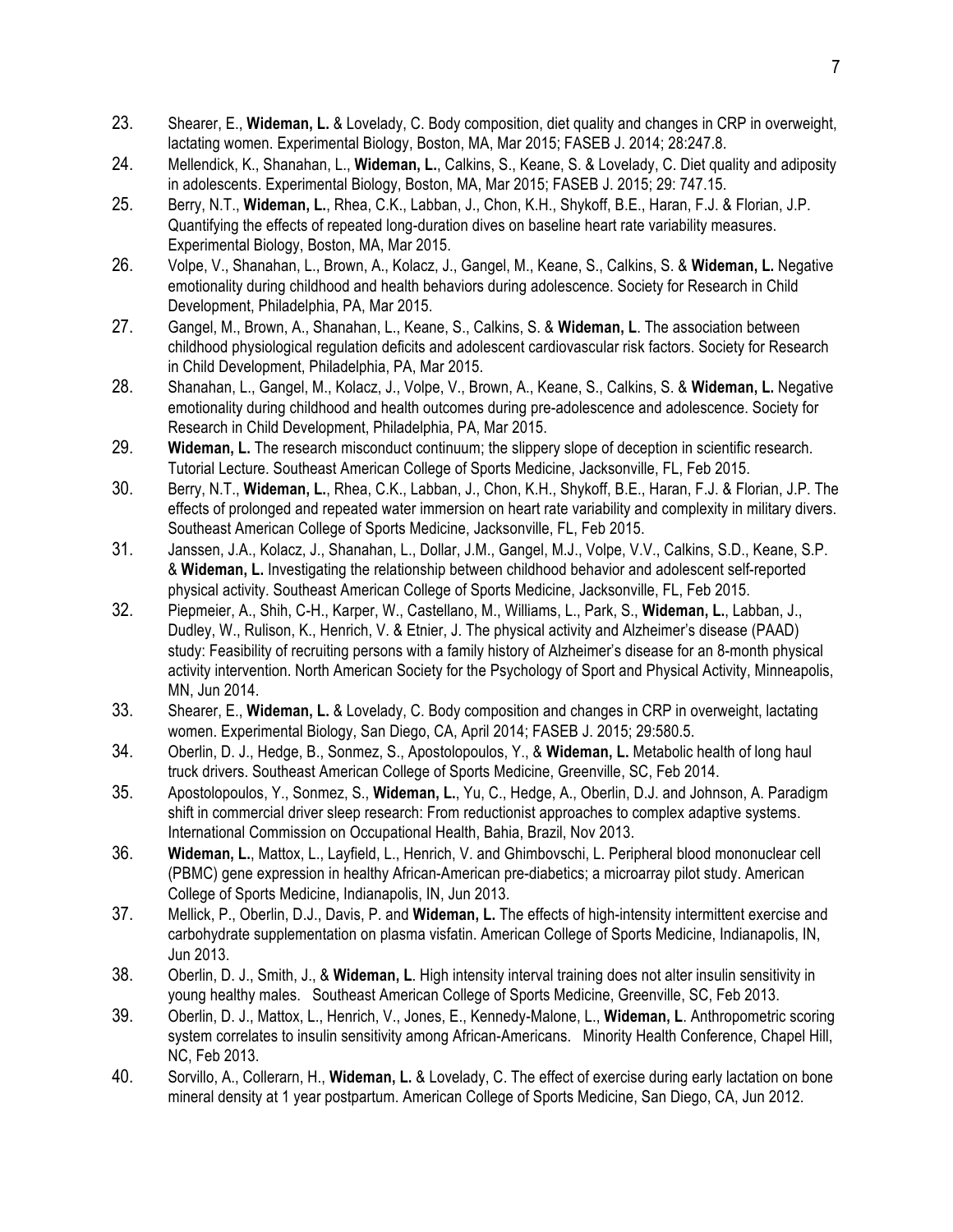- 41. Goldfarb, A., Smith, J., Chee, P., Garten, R. & **Wideman, L.** Blood oxidative stress markers in response to Wingate sprint exercise and training. American College of Sports Medicine, San Diego, CA, Jun 2012.
- 42. Bell, R., **Wideman, L**., Henrich, V.C., & Shultz, S.J. Exploratory analysis of joint laxity and genotypes associated with ACL injury. ACL Research Retreat V, Greensboro, NC, March 2012.
- 43. Eifert, E., **Wideman, L.**, Duffy, D. & Labban, J. Effects of physical activity on the avoidance of disease and disability: findings from the Women's College Alumni study. Gerontology Society of America, Boston, MA, November 2011.
- 44. Etnier, J., Labban, J., Pendleton, D., Dvorak, K., Becofsky, K. & **Wideman, L**. Acute exercise and memory: A dose response study. North American Society for the Psychology of Sport and Physical Activity, Burlington, VT, June 2011.
- 45. **Wideman, L.**, Ritsche, K. & Shultz, S.J. Sex hormones predict collagen turnover in normal menstruating women. American College of Sports Medicine, Denver, CO, May 2011.
- 46. Shultz, S.J., **Wideman, L**., Montgomery, M.M., Beasley, K. & Nindl, B. Changes in serum collagen markers and IGF0I and knee joint laxity across the menstrual cycle. American College of Sports Medicine, Denver, CO, May 2011.
- 47. Colleran, H., Sorvillo, A., Cooney, P., Wideman, L. & Lovelady, C. Effects of energy restriction and exercise on bone mineral density and hormones in overweight lactating women. Experimental Biology (American Society for Nutritional Sciences), Washington, DC, April 2011.
- 48. Bell, R., **Wideman, L**., Henrich, V.C., & Shultz, S.J. A COL12a1 genotype previously associated with ACL injury is also associated with knee joint laxity. Human Movement Science Research Symposium, Chapel Hill, NC, February 2011.
- 49. Apostolopoulos, Y., Sönmez, S., Shattell, M., Strack, R., **Wideman, L.** & Jones, V. Truckers and occupational health disparities: Health promotion for an obesogenic trucking sector. Transportation Research Board, International Conference on Commercial Driver Health and Wellness, Baltimore, MD, Nov 2010.
- 50. Lovelady, C., Colleran, H.L., Cooney, P. & **Wideman, L.** Effects of energy restriction and resistance exercise on bone mineral density in overweight lactating women. 15<sup>th</sup> International Conference of the International Society for Research in Human Milk and Lactation, Lima, Peru, October, 2010.
- 51. **Wideman, L.**, Montgomery, M.M., Levine, B.J. & Shultz, S. The accuracy of generalized methods for assigning menstrual cycle phase in young women. American College of Sports Medicine, Baltimore, MA, May, 2010.
- 52. Ritsche, K., Patrie, J.T., Weltman, A. & **Wideman, L.** Exercise induced growth hormone is related to 24-hr GH AUC in females. American College of Sports Medicine, Baltimore, MA, May, 2010.
- 53. Mellick, P., Smith, J., Ritsche, K. & **Wideman, L.** The Effects of Sprint Training on Exercise Capacity, Growth Hormone and Body Composition. American College of Sports Medicine, Baltimore, MA, May, 2010.
- 54. **Wideman, L.**, Montgomery, M.M., Levine, B.J. & Shultz, S. The accuracy of menstrual cycle history selfreport in college-aged women. Southeast American College of Sports Medicine, Greenville, SC, February, 2010.
- 55. Ritsche, K. Smith, J., Mellick, P. & **Wideman, L.** The impact of short-term high-intensity sprint training on exercise capacity and body composition. Southeast American College of Sports Medicine, Greenville, SC, February, 2010.
- 56. Smith, J., Ritsche, K. Mellick, P. & **Wideman, L.** Growth hormone adaptation to 3-weeks of sprint exercise training on a cycle ergometer. Southeast American College of Sports Medicine, Greenville, SC, February, 2010.
- 57. Colleran, H., Bopp, M., Mackie, H., **Wideman, L.** & Lovelady, C. [The effects of exercise and diet on body](https://sedonaweb.com/code/addeditConference.cfm?whatodo=edit&whichpub=Presentation&key=1651NCHH&where=AND pubtype=Presentation&id=1788&fromimagemap=yes&clicked=Presentation) [composition and anabolic hormones in lactating women](https://sedonaweb.com/code/addeditConference.cfm?whatodo=edit&whichpub=Presentation&key=1651NCHH&where=AND pubtype=Presentation&id=1788&fromimagemap=yes&clicked=Presentation). American College of Sports Medicine, Seattle, WA, June, 2009.
- 58. Mustian, K., Darling, T., Janelsins, M., Katula, J., **Wideman, L.**, Davis, P., Heckler, C.E., & Marrow, G.R. The Influence of Tai Chi Chuan on Inflammatory Profiles and Cardiovascular Function among Breast Cancer Survivors. American College of Sports Medicine, Seattle, WA, June, 2009.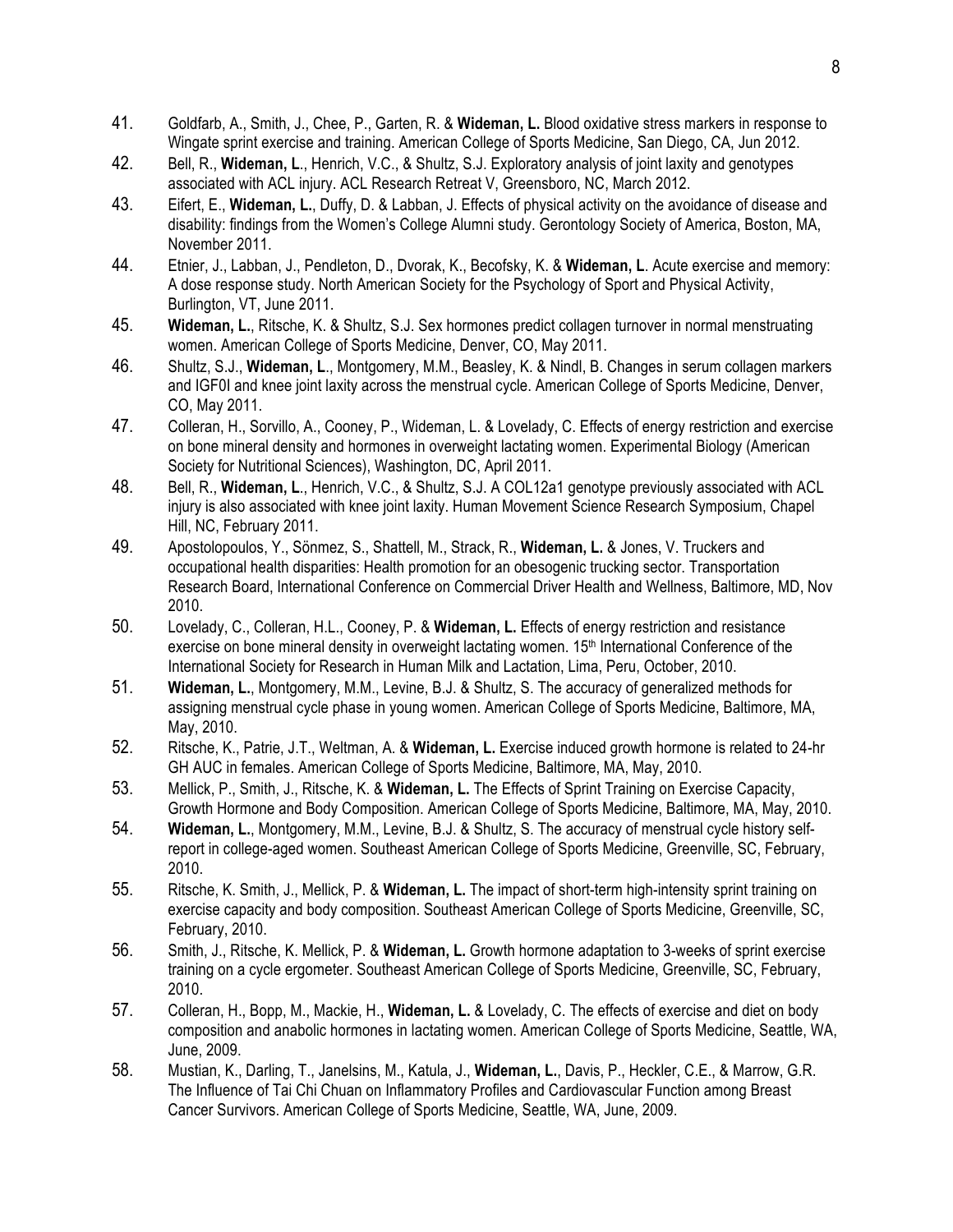- 59. Thomas, T., Cooney, P., **Wideman, L.** & Lovelady, C. [Fat loss is not enhanced by a high](https://sedonaweb.com/code/addeditConference.cfm?whatodo=edit&whichpub=Presentation&key=1651NCHH&where=AND pubtype=Presentation&id=1787&fromimagemap=yes&clicked=Presentation) calcium diet in [overweight women participating in a resistance training and weight loss intervention program](https://sedonaweb.com/code/addeditConference.cfm?whatodo=edit&whichpub=Presentation&key=1651NCHH&where=AND pubtype=Presentation&id=1787&fromimagemap=yes&clicked=Presentation). Scottsdale, AZ, April, 2009.
- 60. **Wideman, L.**, Barclift M., Ramachandran, A., Mayer, J., & Reid, F. Walking Adventures; A collaborative worksite walking initiative to increase physical activity. American College of Sports Medicine National Conference, Indianapolis, IN, June 2008.
- 61. Ritsche, K., Swearingin, B., Ward, G., & **Wideman, L.** Hemostatic profile in sedentary African-American women*.* American College of Sports Medicine National Conference, Indianapolis, IN, June 2008.
- 62. Colleran, H., Bopp M., Mackie, H., **Wideman, L.**, & Lovelady, C. The effects of exercise on bone density and hormones in lactating women*.* Experimental Biology, San Diego, CA, April 2008.
- 63. Thomas, T., Cooney, P., **Wideman, L.**, & Lovelady, C. Bone mineral density of overweight sedentary women chornically consuming low calcium diets. Experimental Biology, San Diego, CA, April 2008.
- 64. Colleran, H., Bopp M., Kennedy, H., **Wideman, L.**, & Lovelady, C. Effects of exercise on bone mineral density in lactating women. American College of Sports Medicine National Conference, New Orleans, LA, June 2007.
- 65. **Wideman, L.**, Ramachandran, A., Mayer, J., & Reid, F. Point-of-choice prompts for increasing stair usage in environments with elevators. Southeast American College of Sports Medicine Annual Conference, Birmingham, AL, February 2007.
- 66. Consitt, L., **Wideman, L.**, Hickey, M., & Morrison, R. F. Growth hormone signaling in response to acute exercise. *Experimental Biology,* San Francisco, CA, April 2006.
- 67. Kennedy, H., Bopp M., Downing, H., **Wideman, L.**, & Lovelady, C. Effects of exercise on body composition and bone mineral density during lactation. Experimental Biology (American Society for Nutritional Sciences), San Francisco, CA, April 2006.
- 68. Bopp, M., Kennedy H., Downing, H., **Wideman, L.**, & Lovelady, C. Effects of dietary intake and weight loss on bone mineral content and density during lactation. Experimental Biology (American Society for Nutritional Sciences), San Francisco, CA, April 2006.
- 69. Consitt, L.A., Bloomer, R. J., & **Wideman, L.**, The response of immunofunctional and total growth hormone to acute aerobic and resistance exercise. American College of Sports Medicine National Conference, Nashville, TN, June 2005.
- 70. Baker, C.F., **Wideman, L.**, Consitt, L., & Brown, P. K. The relationship of nutritional status and body composition to maximal exercise capacity in adolescents with Cystic Fibrosis matched to health youth. Southern Nursing Research Society*,* Atlanta, GA, February 2005.
- 71. **Wideman, L.**, Consitt, L.A., Swearingin, B., Davis, P.G. Patrie, J. and Weltman, A. Gender and exercise duration affect exercise-induced growth hormone release. 86<sup>th</sup> Annual Endocrine Society Meeting, New Orleans, LA, Jun 16-19, 2004.
- 72. Weltman, A., Pritzlaff-Roy, C., Weltman, J.Y., **Wideman, L.**, Patrie, J., Evans, W.S. and Veldhuis, J.D. Age and gender affect the growth hormone (GH) response to exercise.  $86<sup>th</sup>$  Annual Endocrine Society Meeting, New Orleans, LA, Jun 16-19, 2004.
- 73. Davis, P.D., Mustian, K.M., Katula, J.A. and **Wideman, L.** Tai Chi Chuan and insulin-like growth factor-I (IGF-I) in breast cancer survivors. ACSM National Meeting, Indianapolis, IN, Jun 2-5, 2004.
- 74. Wagganer, J.D., Bloomer, R.J., Davis, P.G., McKenzie, M.J., Consitt, L.A., Goldfarb, A.H. and **Wideman, L.** Plasma lipid and lipoprotein profile in response to 30 minutes of resistance or aerobic exercise. 2004 SEACSM Regional Meeting, Atlanta, GA, Jan 29-31.
- 75. Consitt, L.A., Bloomer, R.J., **Wideman, L.**, McKenzie, M.J., and Goldfarb, A.H. Physiological response to short duration aerobic and anaerobic exercise bouts. 2004 Southeast ACSM Regional Meeting, Atlanta, GA, Jan 29-31.
- 76. **Wideman, L.**, Consitt, L., Bloomer, R., Weaver, R., You, T., Davis, P. and Weltman, A. The effect of exercise duration on growth hormone (GH) release in endurance trained men. 85<sup>th</sup> Annual Endocrine Society Meeting, Philadelphia, PA, Jun 19-22, 2003.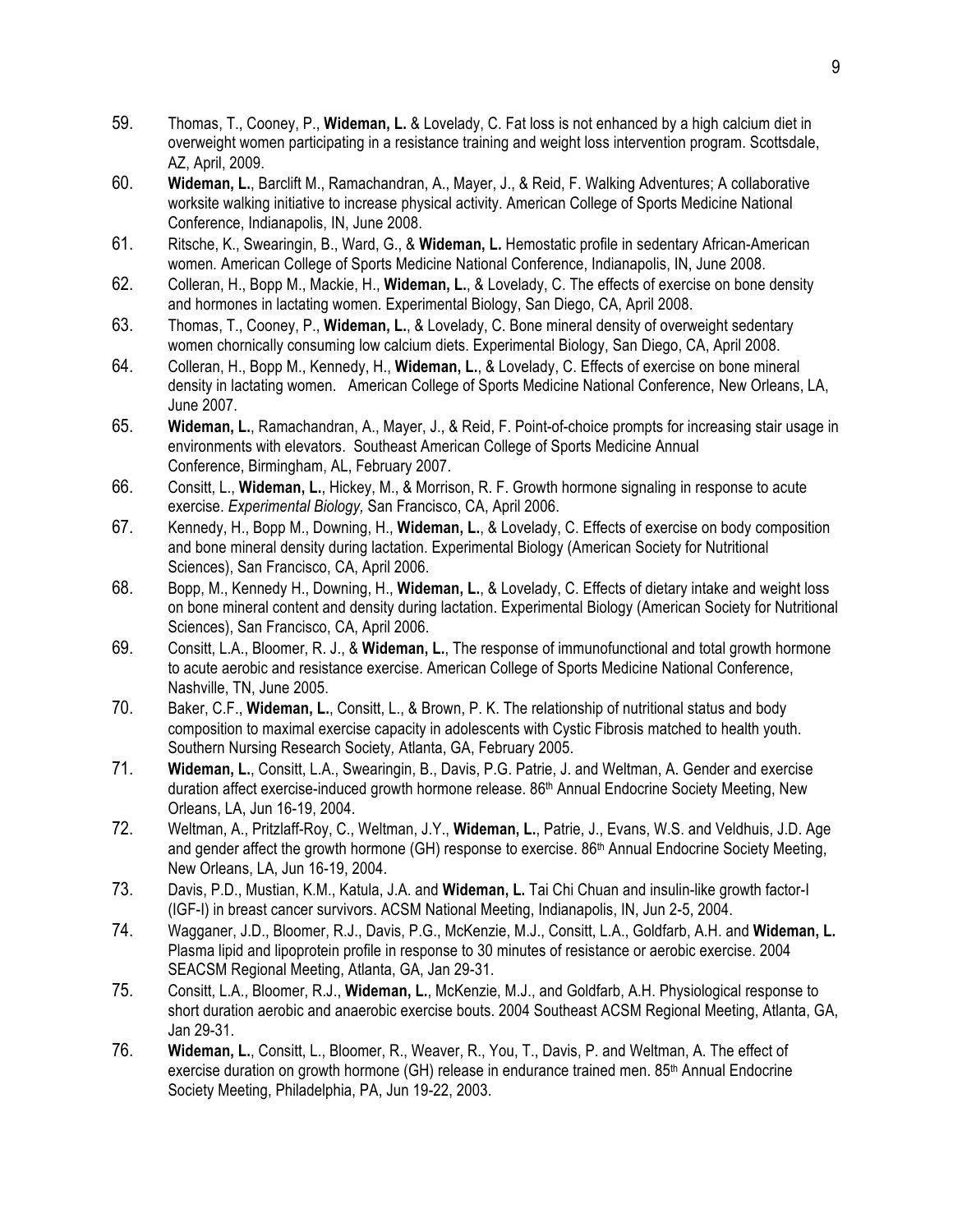- 77. **Wideman, L.**, Brown, P., Consitt, L., Schechter, M.S., Ambrosius, W.T., Rimm-Hewitt, S. and Baker, C.F. Maximal and submaximal exercise energy expenditure in healthy adolescents and those with Cystic Fibrosis. ACSM National Meeting, San Francisco, CA, May 28-31, 2003.
- 78. Davis, P.G., Bloomer, R.J., **Wideman, L.**, Consitt, L., Goldfarb, A.H., You, T., and Weaver, R.A. Effect of exercise duration on plasma protein carbonyls in male cyclists. ACSM National Meeting, San Francisco, CA, May 28-31, 2003.
- 79. Frick, K., Weltman, J.Y., **Wideman, L.**, Anderson, S.M., Patrie, J., Gutgesull, M., Veldhuis, J.D. and Weltman, A. Three months of recombinant human GHRH-1,44-amide administration in older females enhances body composition, exercise capacity and functional performance independent of estrogen status. ACSM National Meeting, San Francisco, CA, May 28-31, 2003.
- 80. Weltman, A., Watson-Winfield, D., Frick, K., Weltman, J.Y., **Wideman, L.**, Patrie, J., Mistry, D., Anderson, S., Veldhuis, J.D., and Gaesser, G.A. Insulin, blood pressure and heart rate responses to continuous and fractionalized exercise in lean and obese males. ACSM National Meeting, San Francisco, CA, May 28-31, 2003.
- 81. Swearingin, B.S., Jones, E., Kennedy-Malone, L. and **Wideman, L.** The prevalence of potentially modifiable Type II diabetic risk factors among elderly African-Americans. Southeast ACSM Annual Meeting, Atlanta, GA, Jan 30-Feb 1, 2003.
- 82. Baker, C.F., Consitt, L., Brown, P., Schechter, M.S., Ambrosius, W.T., Rimm-Hewitt, S. & **Wideman, L.** Energy expenditure during rest, maximal and constant load exercise in healthy adolescents and those with Cystic Fibrosis. Institute of Nutrition, University of North Carolina, Annual Research Symposium, Oct 28, 2002.
- 83. **Wideman, L.**, Weltman, J.Y., Anderson, S.M., Patterson, M., Mistry, D., Veldhuis, J.D. and Weltman, A. Growth hormone (GH) autonegative feedback at rest and during exercise-stimulated GH release. First Joint Symposium GH-IGF, Boston, MA, Oct 5-9, 2002.
- 84. Weltman, J.Y., Frick, K., Watson, D., Anderson, S. **Wideman, L.**, Mistry, D., Gaesser, G.A., Veldhuis, J.D. and Weltman, A. Comparison of continuous and intermittent exercise on 24-h growth hormone secretion in obese and non-obese young men. 2002 Endocrine Society Meeting, San Francisco, CA, June 2002.
- 85. Frick, K., Weltman, J.Y., **Wideman, L.**, Iranmanesh, A., Mulligan, T., Gentili, A., Anderson, S., Gutgesell, M., Patrie, J.T., Weltman, A. and Veldhuis, J.D. Dose of recombinant human GHRH-1,44-amide administration affects 12-h growth hormone (GH) secretion in older men. 2002 Endocrine Society Meeting, San Francisco, CA, June 2002.
- 86. Davis, P.G., **Wideman, L.**, Bloomer, R.J., Consitt, L.A., Weaver, R.A. and T. You. Acute effect of prolonged cycle ergometer exercise on plasma vascular endothelial growth factor. 2002 ACSM National Meeting, St. Louis, MO, June 2002.
- 87. Watson, D., Frick, K., Weltman, J.Y., **Wideman, L.**, Patrie, J.T., Mistry, D., Anderson, S.M., Veldhuis, J.D. and Weltman, A. Effects of continuous vs fractionalized exercise on caloric expenditure in non obese males and females. 2002 ACSM National Meeting, St. Louis, MO, June 2002.
- 88. Jones, E., Kennedy-Malone, L. and **Wideman, L.** Early detection of Diabetes Mellitus among older African Americans. North Carolina Nurse Practitioner Symposium, Sunset Beach, NC, April 2002.
- 89. Jones, E., Kennedy-Malone, L. and **Wideman, L**. Early detection of Diabetes Mellitus among older African Americans. National Organization of Nurse Practitioner Faculty, Minneapolis, MN, April 2002.
- 90. Weltman, A., Watson, D., Frick, K., Weltman, J.Y., **Wideman, L.**, Patrie,J., Mistry, D., Anderson, A., Veldhuis, J.D., and Gaesser, G.A. Effects of continuous vs intermittent exercise on caloric expenditure in lean and obese males. NAASO Annual Meeting, Quebec, Canada, October 2001.
- 91. Kennedy-Malone, L., Jones, E. and **Wideman, L .** Early detection of Type 2 Diabetes Mellitus among older African Americans. The National Conference of Gerontological Nurse Practioners. San Francisco, CA, September 2001.
- 92. Weltman, A., Clasey, J.L., **Wideman, L.**, Weltman, J., Bouchard, C. and Hartman, M.L. Estimation of change in abdominal visceral fat (AVF) from waist circumference (WC) measures is stronger in healthy older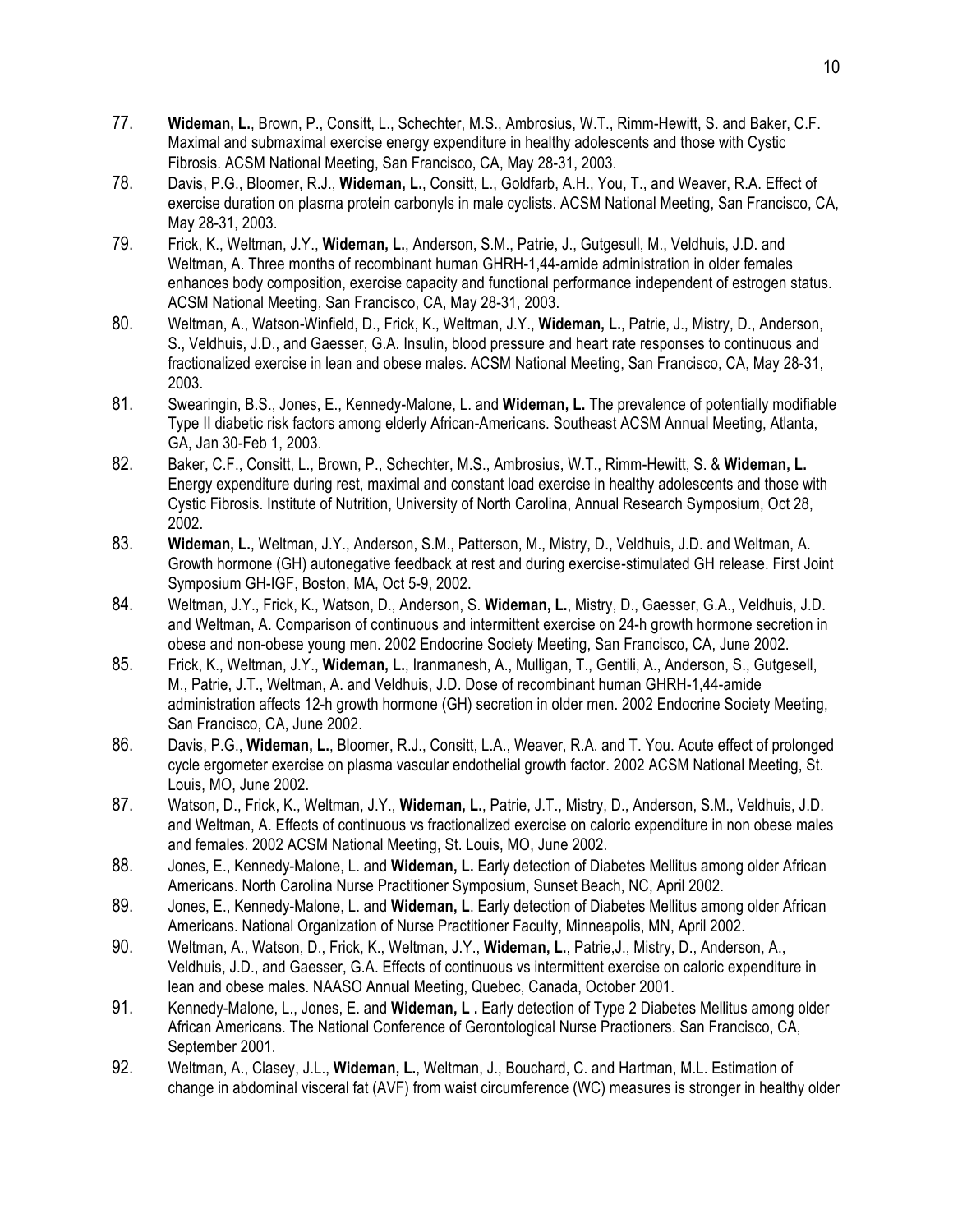men treated with growth hormone (GH) compared with placebo. 2001 Endocrine Society Meeting, Denver, CO, June 2001.

- 93. Anderson, S.M., **Wideman, L.**, Patrie, J.T., Weltman, A. Bowers, C.Y. and Veldhuis, J.D. Oral estradiol supplementation relieves growth hormone (GH)'s autonegative feedback on GH releasing peptide-2 (GHRP-2) but not GHRH-stimulated GH secretion. 2001 Endocrine Society Meeting, Denver, CO, June 2001.
- 94. Weltman, A., Anderson, S.M., **Wideman, L.**, Weltman, J.Y. and Veldhuis, J.D. Estrogen supplementation in older postmenopausal women: Effects on spontaneous and exercise stimulated growth hormone (GH) release. 2001 Endocrine Society Meeting, Denver, CO, June 2001.
- 95. Anderson, S.M., **Wideman, L.**, Bowers, C.Y., Weltman, A., and Veldhuis, J.D. Growth hormone-releasing peoptide-2 (GHRP-2)-induced GH secretion declines with aging and is not enhanced by oral estradiol administration in postmenopausal women. 2001 Endocrine Society Meeting, Denver, CO, June 2001.
- 96. Frick, K., Weltman, J.Y., **Wideman, L.**, Wahlers, S., Valerio, M., Patrie, J., Mistry, D., Anderson, S.M., Veldhuis, J.D., Gaesser, G.A. and Weltman, A. Effects of continuous vs intermittent exercise on caloric expenditure. 2001 ACSM National Meeting, Baltimore, MD, June 2001.
- 97. Hartman, M.L., Weltman, J.Y., **Wideman, L.**, Evans, W.S., Thorner, M.O. and Weltman, A. Exercise training for 1 year enhances the serum IGF-1 response to GH therapy in healthy older adults. International Congress on Endocrinology 2000, Sydney, Australia, Nov 2000.
- 98. Hartman, M.L., Clasey, J.L., Bouchard, C., **Wideman, L.**, Weltman, J.Y., Kanaley, J.A., Gutgesell, M., Evans, W.S., Thorner, M.O. and Weltman, A. The reduction of abdominal visceral visceral fat in older adults by GH therapy is not enhanced by exercise. International Congress on Endocrinology 2000, Sydney, Australia, Nov 2000.
- 99. Weltman, A., Weltman, J.Y., **Wideman, L.**, Wiksten, D.L., Pritzlaff, C.P., Kanaley, J.A., Evans, W.S., Thorner, M.O. and Hartman, M.L. GH therapy for 1 year does not augment the effects of exercise training on fitness, strength, and function in healthy older adults. International Congress on Endocrinology 2000, Sydney, Australia, Nov 2000.
- 100. Weltman, A., Pritzlaff, C.P., **Wideman, L.**, Weltman, J.Y., Abbott, R., Gutgesell, M., Veldhuis, J.D. and Hartman, M.L. The relationship between exercise intensity and growth hormone (GH) release is attenuated in older men. Growth Hormone Research Society 2000, Gothenberg, Sweden, Sept 2000.
- 101. **Wideman, L.**, Weltman, J.Y., Anderson, S., Patterson, M., Mistry, D., Veldhuis, J.D. and Weltman, A. Effect of varying growth hormone (GH) infusions on GH secretion during rest and exercise in young men and women. 2000 Endocrine Society Meeting, Toronto, Ont., June 2000.
- 102. Hartman, M.L., Weltman, J.Y., Patrie, J.T., Clasey, J.L., **Wideman, L.**, Pritzlaff, C.J., Kanaley, J.A., Gutgesell, M., Thorner, M.O. and Weltman, A. Exercise training for one year does not increase 24-hour GH secretion in older adults. 2000 Endocrine Society Meeting, Toronto, Ont., June 2000.
- 103. Weltman, A., Pritzlaff, C.J., **Wideman, L.**, Weltman, J.Y., Abbott, R.D., Gutgesell, M., Hartman, M.L. and Veldhuis, J.D. Gender affects the relationship between exercise intensity and growth hormone (GH) release. 2000 Endocrine Society Meeting, Toronto, Ont., June 2000.
- 104. Pritzlaff, C.J., **Wideman, L**., Weltman, J.Y., Gaesser, G.A., Veldhuis, J.D. and Weltman, A. Carbohydrate and fat oxidation during exercise and recovery: Effects of exercise intensity and gender. 2000 ACSM National Meeting, Indianapolis, IN, June 2000.
- 105. Powers, M.E., Weltman, A., **Wideman, L .** and Arnold, B.L. Estimating total body water (TBW) and intracellular and extracellular water (ICW, ECW) from multifrequency bioelectrical impedance. 2000 ACSM National Meeting, Indianapolis, IN, June 2000.
- 106. Roemmich, J.N., **Wideman, L**., Weltman, J.Y., Rogol, A.D. and Weltman, A. Body density by air displacement plethysmography: Validation against underwater weighin in the same children on two occasions. 2000 ACSM National Meeting, Indianapolis, IN, June 2000.
- 107. Weltman, A., Weltman, J.Y., **Wideman, L.**, Anderson, S., Iranmanesh, A., Enzor, L., Law, G., Fryburg, D.A. and Veldhuis, J.D. Effects of caloric restriction on growth hormone release at rest and during exercise in moderately ovese men and women. North American Association for the Study of Obesity, Charleston, SC, November 1999.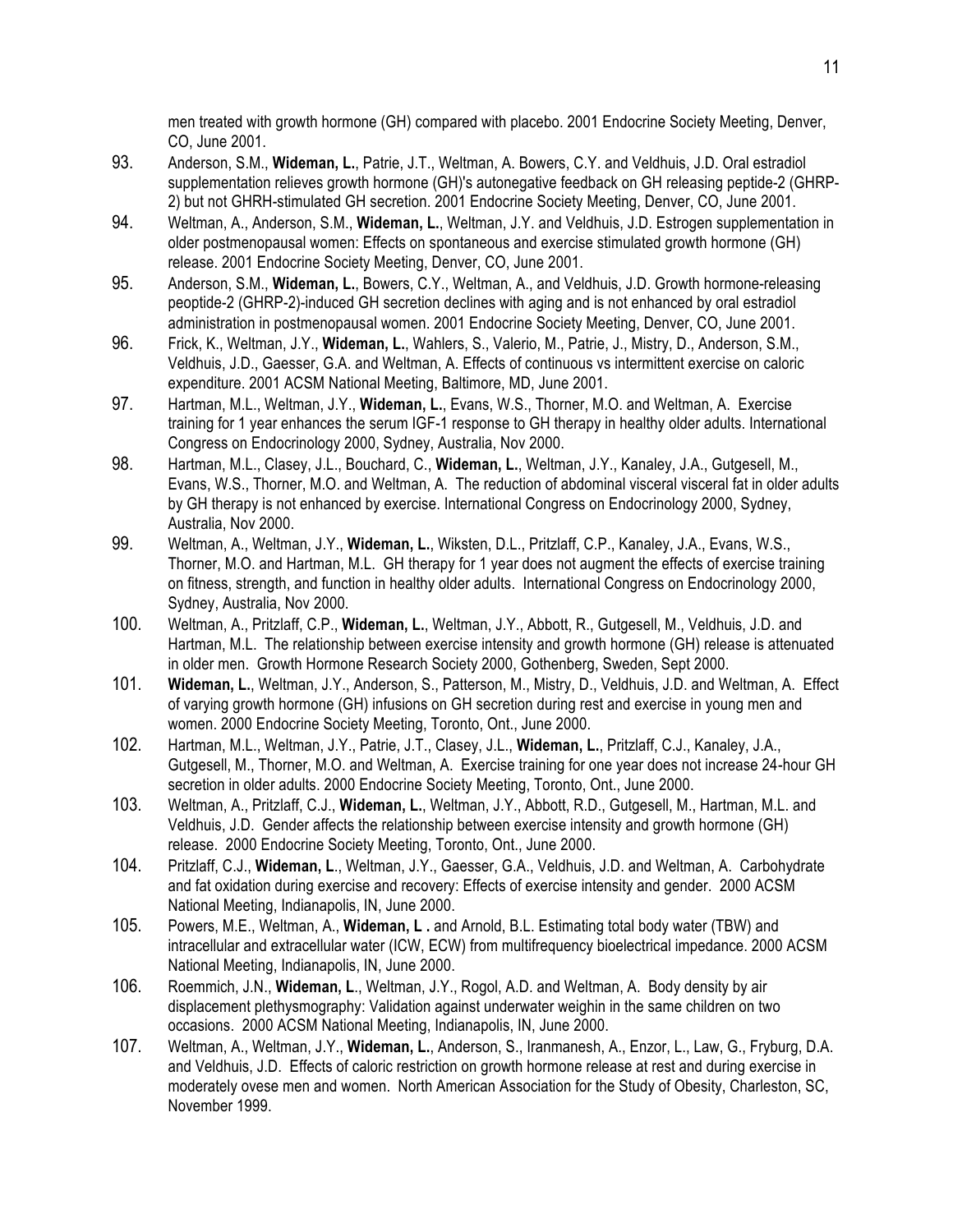- 108. Weltman, A., Clasey, J.L., Weltman, J.Y., **Wideman, L**., Kanaley, J., Patrie, J.T., Thorner, M.O., Bouchard, C., Despres, J.P., and Hartman, M.L. Impact of abdominal visceral fat (AVF), growth hormone (GH), fitness and insulin on serum lipids in older adults. International Symposium on Endocrinology of Aging, Tempe, AZ, October 1999.
- 109. Weltman, A., Pritzlaff, C.J., **Wideman, L**., Weltman, J.Y., Abbott, R.D., Hartman, M.L. and Veldhuis, J.D. Growth hormone (GH) released during exercise may be mediated by heightened central adrenergic activity. 1999 Endocrine Society Meeting, San Diego, CA.
- 110. **Wideman, L**., Clasey, J.C., Weltman, J.Y., Kanaley, J., Teates, D., Bouchard, C., Hartman, M.L. and Weltman, A. Insulin but not glucose is related to fitness and body composition in healthy older adults. 1999 ACSM National Meeting, Seattle, WA.
- 111. Pritzlaff, C.J., **Wideman, L**., Blumer, J., Jensen, M., Abbott, R., Gaesser, G.A., Veldhuis, J.D. and Weltman, A. Relationship among catecholamines, growth hormone and kcal during exercise and recovery. 1999 ACSM National Meeting, Seattle, WA.
- 112. Weltman, A., Pritzlaff, C.J., **Wideman, L**., Abbott, R.D., Hartman, M.L. and Veldhuis, J.D. Impact of exercise intensity on growth hormone (GH) release in women. 1999 ACSM National Meeting, Seattle, WA.
- 113. Weltman, J.Y., Roemmich, J., **Wideman, L**., Clasey, J.L., Rogol, A.D., Hartman, M.L., Thorner, M.O. and Weltman, A. Body density determination by hydrostatic weighing and air displacement plethysmography in children and adults. 1999 ACSM National Meeting, Seattle, WA.
- 114. Weltman, A., **Wideman, L**., Weltman, J.Y., Patrie, J.T., Shah, N., Story, S., Bowers, C.Y. and Veldhuis, J.D. Gender impact on GH response to exercise. (Invited Speaker) International Symposium on Sex-steroid Interactions with Growth Hormone, Naples, FL, October 1998.
- 115. Weltman, A., Weltman, J.Y., Clasey, J., **Wideman, L**., Kanaley, J., Thorner, M.O., Despres, J.P., Bouchard, C. and Hartman, M.L. Relationship between abdominal visceral fat (AVF) and serum lipids in older adults. 1998 8<sup>th</sup> International Congress on Obesity, Paris, France.
- 116. **Wideman, L**., Weltman, J.Y., Weltman, A., Patterson, M., Mistry, D., and Veldhuis, J.D. Effect of growth hormone (GH) infusion on GH secretion during rest and exercise. 1998 Endocrine Society Meeting, New Orleans, LA.
- 117. **Wideman, L**., Considine, R.V., Hartman, M.L., Veldhuis, J.D., and Weltman, A. Dietary macronutrient composition does not influence 24 hour serum leptin concentrations. 1998 Endocrine Society Meeting, New Orleans, LA.
- 118. Pritzlaff, C.J., **Wideman, L**., Weltman, J.Y., Gutgesell, M.E., Hartman, M.L., Veldhuis, J.D. and Weltman, A. Intensity of exercise affects growth hormone (GH) secretion. 1998 Endocrine Society Meeting, New Orleans, LA.
- 119. **Wideman, L**., Weltman, J.Y., Patterson, M., Mistry, D., Veldhuis, J.D. and Weltman, A. Exercise-induced growth hormone (GH) release is not affected by GH infusion. 1998 ACSM National Meeting, Orlando, FL.
- 120. Pritzlaff, C.J., **Wideman, L**., Weltman, J.Y., Gutgesell, M.E., Hartman, M.L., Veldhuis, J.D. and Weltman, A. The effects of exercise-intensity on GH release. 1998 ACSM National Meeting, Orlando, FL.
- 121. Weltman, A., Pritzlaff, C.J., **Wideman, L**., Considine, R.V., Fryburg, D.A., Gutgesell, M.E., Hartman, M.L. and Veldhuis, J.D. Effects of exercise intensity on serum leptin levels. 1998 ACSM National Meeting, Orlando, FL.
- 122. Pritzlaff, C.J., **Wideman, L**., Perrin, D., Clasey, J.L., Hartman, M.L. and Weltman, A. The relationship among strength, balance and function in older adults. 1998 Southeast American College of Sports Medicine, SanDestin, FL.
- 123. **Wideman, L**., Weltman, J.Y., Shah, N., Story, S., Bowers, C.Y., Veldhuis, J.D. and Weltman, A. The effects of arginine and GHRP-2 on resting and exercise induced growth hormone (GH) release. 1997 Endocrine Society Meeting, Minneapolis, MN.
- 124. **Wideman, L**., Weltman, J.Y., Shah, N., Story, S., Veldhuis, J.D. and Weltman, A. The effects of gender on exercise induced growth hormone (GH) release. 1997 ACSM National Meeting, Denver, CO.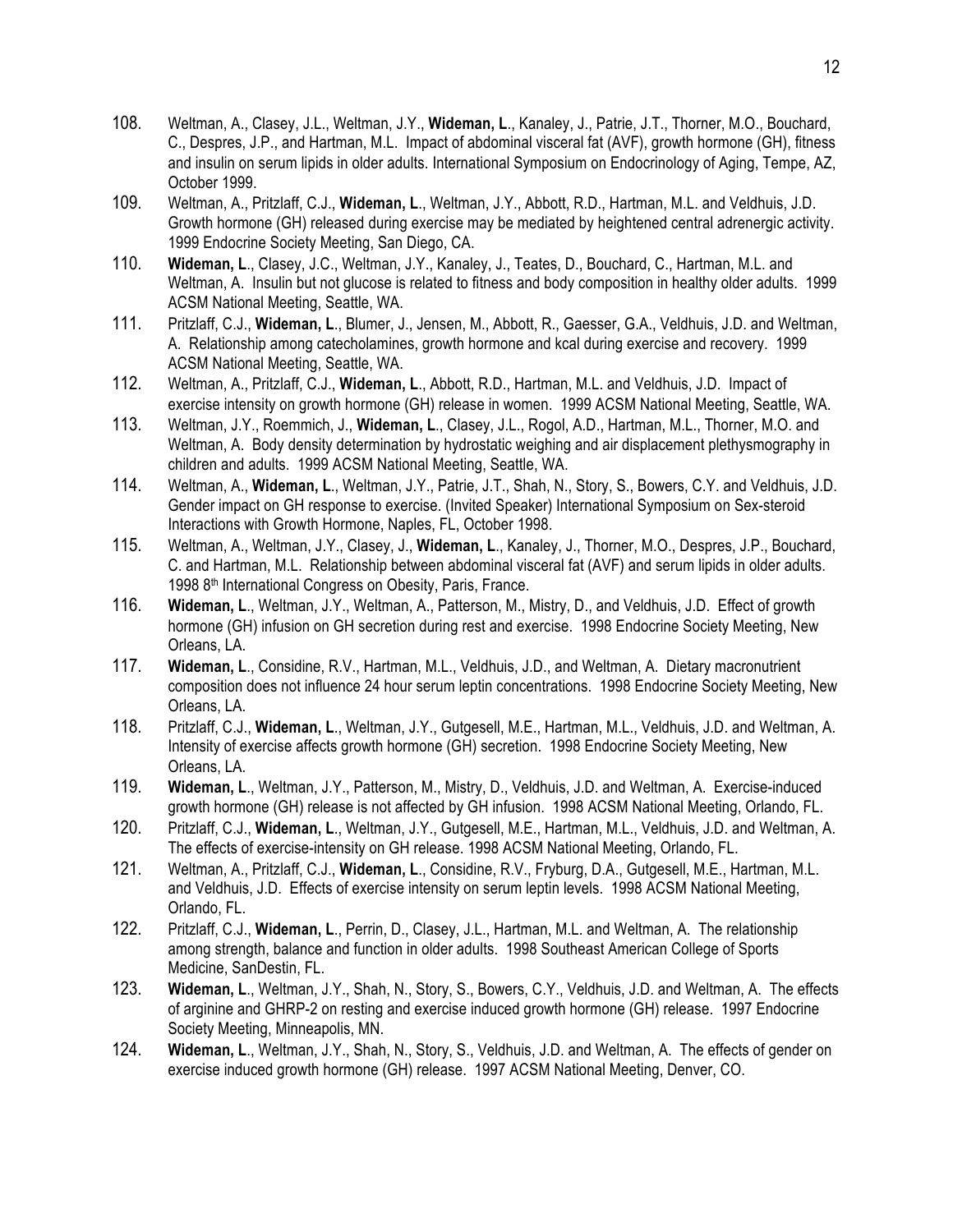- 125. Pritzlaff, C.J., **Wideman, L**., Weltman, J., Gaesser, G.A., Hartman, M.L., Veldhuis, J.D. and Weltman, A. The lactate threshold and carbohydrate and fat utilization during exercise: evaluation of the "crossover" concept. 1997 ACSM National Meeting, Denver, CO.
- 126. Hartman, M.L., Clasey, J.L., Weltman, J.Y., **Wideman, L**., Kanaley, J.A., Freund, S.B., Teates, C.D., Bouchard, C., Thorner, M.O. and Weltman, A. Fitness is related to 24-H GH release in older men but not women. 1996 Growth Hormone Research Society Conference, London, UK.
- 127. Clasey, J.L., Weltman, A., Kanaley, J.A., **Wideman, L**., Gutgesell, M.E., Teates, C.D., Thorner, M.O., Bouchard, C., and Hartman, M.L. 24-H growth hormone (GH) release is more strongly related to visceral adipose tissue than percentage body fat in older men and women. 1996 10th International Congress of Endocrinology, San Francisco, CA.
- 128. Hartman, M.L., Weltman, J., **Wideman, L**., Carmines, A.A., and Weltman, A. Dietary macronutrient composition influences 24-hour pulsatile GH release and serum IGF concentrations. 1996 10th International Congress of Endocrinology, San Francisco, CA.
- 129. Clasey, J.L., Bouchard, C., **Wideman, L**., Kanaley, J.A., Teates, C.D., Thorner, M.O., Hartman, M.L., and Weltman, A. Effects of method, age and gender on the assessment of intra-abdominal visceral fat by computed tomography. 1996 ACSM National Meeting, Cincinnati, OH.
- 130. Gutgesell, M., **Wideman, L**., Davis, S., Weltman, J., Sowa, C., and Weltman, A. Determinants of changes in fitness in resident physicians. 1996 ACSM National Meeting, Cincinnati, OH.
- 131. Weltman, A., Weltman, J., Kanaley, J., **Wideman, L**., Clasey, J., Wilson, L., Rogol, A.D., and Hartman, M.L. The effects of age on the relationship between the lactate threshold (LT) and VO2 Peak. 1996 ACSM National Meeting, Cincinnati, OH.
- 132. **Wideman, L**., Weltman, J., Carmines, A.A., Hartman, M.L., and Weltman, A. Effect of diet on exerciseinduced growth hormone (GH) release. 1996 ACSM National Meeting, Cincinnati, OH.
- 133. Clasey, J.L., Weltman, A., Kanaley, J.A., **Wideman, L.**, Gutgesell, M.E., Teates, C.D., Thorner, M.O., Bouchard, C. and Hartman, M.L. 24-H growth hormone (GH) release is more strongly related to visceral adipose tissue than percentage body fat in older men and women. Clinical Research Symposium, Department of Medicine, School of Medicine, University of Virginia, Charlottesville, VA, April 1996.
- 134. Carmines, A.A., **Wideman, L**., Weltman, J.Y., Hartman, M.L., Weltman, A. and Gaesser, G.A. High carbohydrate and high-fat diets do not alter slow component of VO2 during heavy exercise. 1995 ACSM National Meeting, Minneapolis, MN.
- 135. Hammill, W.W., Weltman, J.Y., **Wideman, L**., Weltman, A. and Gutgesell, H.P. Cardiovascular response to exercise in children with aortic stenosis. 1995 ACSM National Meeting, Minneapolis, MN.
- 136. Hefler, S.K., **Wideman, L**., Gaesser, G.A., and Weltman, A. Branched-chain amino acid (BCAA) supplementation improves endurance performance in competitive cyclists. 1995 ACSM National Meeting, Minneapolis, MN.
- 137. Kanaley, J.A., Clasey, J.L., Teates, C.D., **Wideman, L**., Hartman, M.L. and Weltman, A. Validity of 2- and 3-compartment models against a 4-compartment body composition model in older persons. 1995 ACSM National Meeting, Minneapolis, MN.
- 138. McGinnes, C., Stoudemire, N., Pass, K., Wideman, L., Weltman, A. and Gaesser, G.A. Oxygen uptake (VO2), velocity (V), blood lactate ([Hla]) and rating of perceived exertion (RPE) during running at constant heart rate (HR). 1995 ACSM National Meeting, Minneapolis, MN.
- 139. Pass, K., **Wideman, L**., Stoudemire, N., McGinnes, C., Gaesser, G.A. and Weltman, A. The relationship between ratings of perceived exertion (RPE) and the blood lactate response to exercise is altered during bench stepping compared to treadmill running. 1995 ACSM National Meeting, Minneapolis, MN.
- 140. Stoudemaire, N., **Wideman, L**., Pass, K., McGinnes, C., Gaesser, G.A., and Weltman, A. Validity of regulation blood [HLa] during running by ratings of perceived exertion. 1995 ACSM National Meeting, Minneapolis, MN.
- 141. Hammill, W.W., Weltman, J.Y., **Wideman, L**., Weltman, A. and Gutgesell, H.P. Myocardial supply/demand in children with aortic stenosis. Children's Medical Center Research Day, University of Virginia, Charlottesville, VA, May 1995.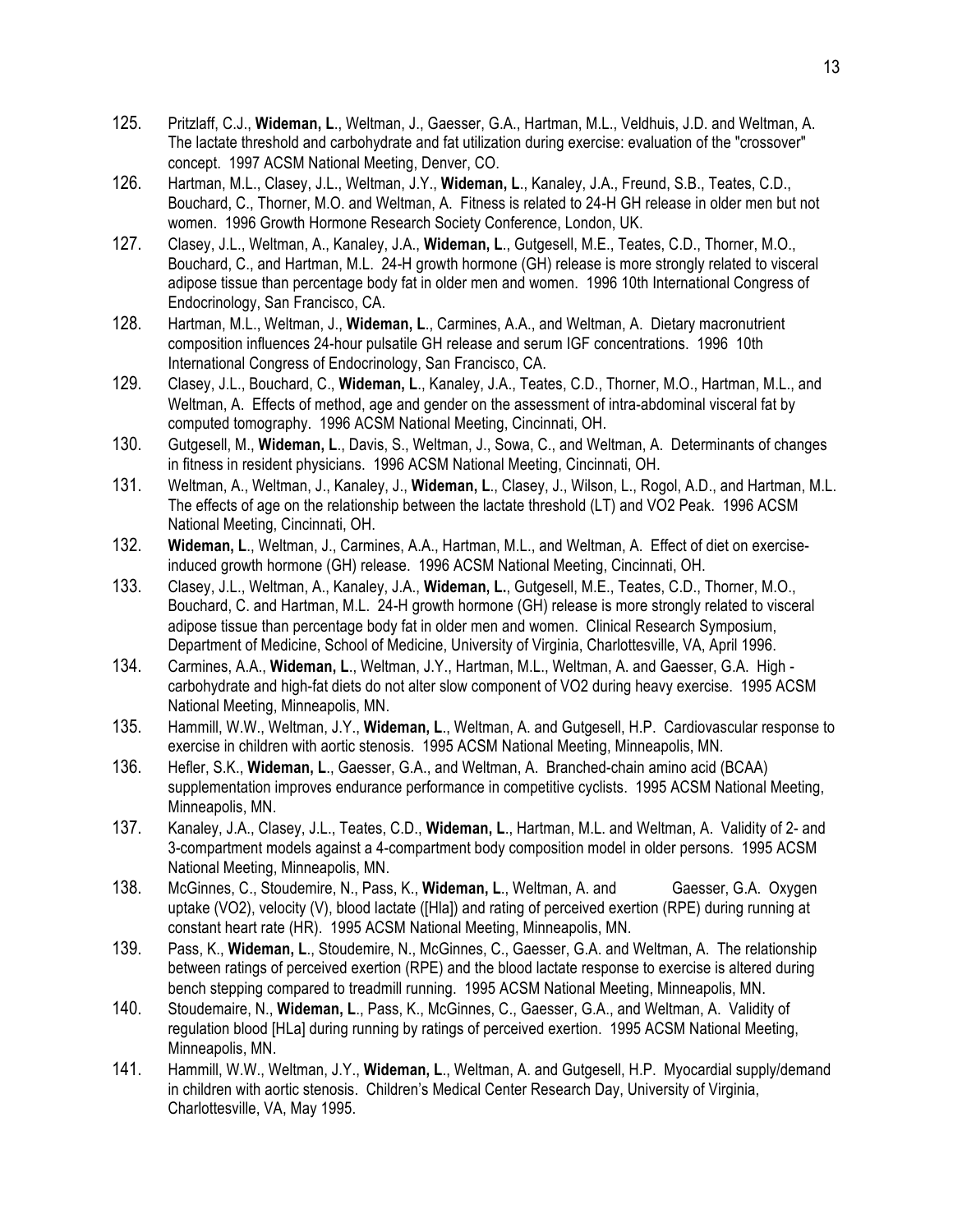- 142. Hammill, W.W., Weltman, J.Y., **Wideman, L**., Weltman, A. and Gutgesell, H.P. Cardiovascular response to exercise in children with aortic stenosis. 1995 Mid-Atlantic Pediatric Society, Fairfax, VA.
- 143. **Wideman, L**., Stoudemire, N., Pass, K., McGinnes, C., Gaesser, G.A., and Weltman, A. Validation of the Aerosport TEEM 100 portable metabolic measurement system. 1995 Southeast ACSM Meeting, Lexington, KY.
- 144. Hammill, W.W., Weltman, J.Y., **Wideman, L.**, Weltman, A. and Gutgesell, H.P. Cardiovascular response to exercise in children with aortic stenosis. Children's Medical Center Research Day, University of Virginia, Charlottesville, VA, June 1994.
- 145. **Wideman, L**., Kaminsky, L.A., and Whaley, M.G. Differences in postprandial lipemia between abdominally obese and normal weight men. 1993 ACSM National Meeting, Seattle, WA.
- 146. **Wideman, L**., Kaminsky, L.A., and Whaley, M.G. Postprandial lipemia in abdominally obese and nonobese males. 1993 ACSM Midwest Regional Chapter Meeting, Boyne, MI.
- 147. **Wideman, L**., Martin, D.E., Kaminsky, L.A., and Whaley, M.G. Compliance to NCEP guidelines follow up recommendations is unsatisfactory. 1992 ACSM National Meeting, Dallas, TX.
- 148. **Wideman, L**., Silberman, M.B., Kaminsky, L.A., and Whaley, M.G. Evaluation of the Proact® cholesterol system. 1992 ACSM Midwest Regional Chapter Meeting, Boyne, MI.

INVITED PROFESSIONAL LECTURES:

| Jun 1998 | Guest Lecture & Lab Demonstrator; "Body Composition", Virginia Sports Medicine            |
|----------|-------------------------------------------------------------------------------------------|
|          | Conference, University of Virginia                                                        |
| Mar 2000 | Guest Lecture, "Advanced Body Composition Techniques", Department of Exercise &           |
|          | Sport Science & the Women's Studies Science Initiative Series, UNC Greensboro             |
| Sep 2005 | Invited Lecture, "Is growth hormone a fountain of youth?", MWACSM Regional Meeting,       |
|          | Muncie IN                                                                                 |
| Oct 2011 | Invited Lecture, "The female athlete triad: Is healthy body image compatible with gold?", |
|          | NSGWAS National Conference, Greensboro, NC                                                |

GRANT SUPPORT EXTERNAL (Funded):

- 1. Hakuju USA (1997) "Physiologic Response Trial of Healthtron ® System" Principal Investigator; Total Support of \$8300.00
- 2. North Carolina Institute of Nutrition (2001) "Energy expenditure during rest, maximal and constant load exercise in normal adolescents and those with Cystic Fibrosis" Co-Investigator (PI: Baker); Total Support of \$10,000.00
- 3. Moses Cone Wesley Long Community Health Foundation (2002) "Get Walking Greensboro!" Co-Investigator (PI: Ramachandran); Total Support of \$34,000.00
- 4. NIH/NCMHD (2003-2004) "The effect of lifestyle activity modification (LAM) or a structured exercise program on nontraditional CVD risk factors in African American women" [Pilot Project #5: TRIAD] Co-Investigator (PI: Wallace); Total Support of \$4,007.50
- 5. NIH/NCMHD (2003-2004) "Early detection of NIDDM in African Americans" [Pilot Project #3; TRIAD] Co-Investigator (PI: Wallace); Total Support of \$5000
- 6. Moses Cone Wesley Long Community Health Foundation (2004-2006) "ACHIEVE" Principal Investigator; Total Support of \$351,457.81
- 7. NIH/NIAMS (2008-2011)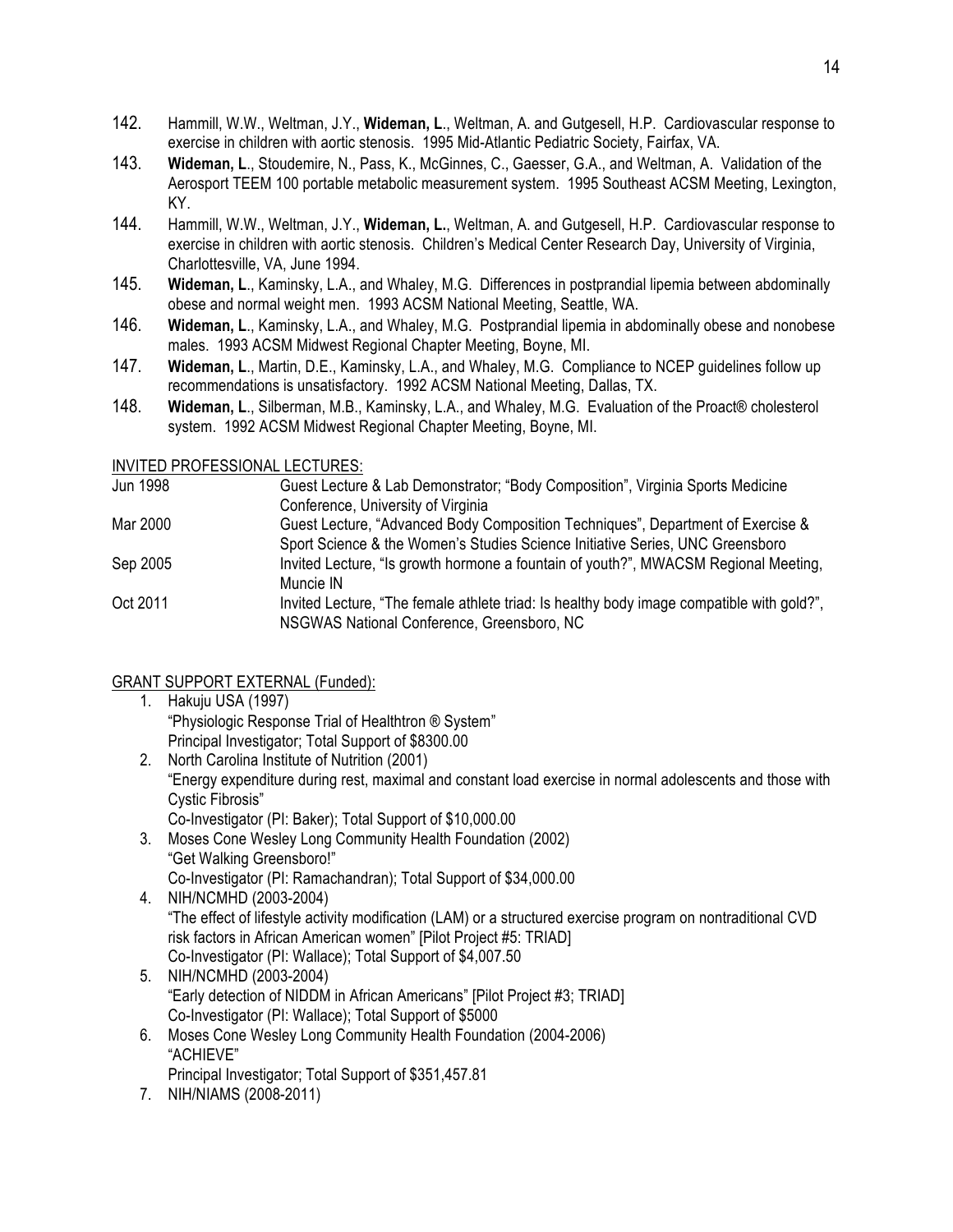"Hormone mediated knee laxity and knee stability" Co-Investigator (PI: Shultz); Total Support of \$880,306

- 8. NIH/NCMHD (2009-2012) "The effect of acute moderate intensity aerobic exercise on gene transcript expression in human blood peripheral mononuclear cells (PBMCs) in pre-diabetic African Americans" [Pilot Project #7; TRIAD] Principal Investigator; Total Support of \$137,537
- 9. NIH/NCRR (2011-2016) "The science of healthful living" Co-Investigator (PI: Ennis); \$1,342,858
- 10. NIH/NIA (2012-2014) "The effect of physical activity on cognition relative to ApoE and BDNF genotypes" Co-Investigator (PI: Etnier); Total Support of \$394,625
- 11. NICHD (2014-2019) "Pathways from childhood self-regulation to cardiovascular risk in adolescence" Principal Investigator of Subcontract; Total Support of \$1,603,296. [PI of RO1: Shannahan(UNC)]

# GRANT SUPPORT INTERNAL (Funded):

- 1. UNCG Dean's Initiative (2000) "N.C. H.O.P.E (Helping Older People Exercise)" Co-Investigator; Total Support of \$20,000.00
- 2. UNCG Dean's Initiative (2000) "Early Detection of Type 2 Diabetes Mellitus Among Elderly African Americans" Co-Investigator; Total Support of \$2500.00
- 3. UNCG New Faculty Award (2001) "The effect of exercise duration on growth hormone (GH) release in young men and women" Principal Investigator; Total Support of \$5000.00
- 4. UNCG Summer Excellence Award (2001) "The influence of gender on changes in exercise-induced growth hormone secretion from the anterior pituitary"

Principal Investigator; Total Support of \$4000.00 5. UNCG ATL Grant (2002)

- "The use of the Cardio-Control system to enhance teaching of electrocardiograph (ECG) principles, identification and interpretation to undergraduates and graduates" Co-Investigator; Total Support of \$5558.24
- 6. UNCG Regular Faculty Award (2007-2008) "Changes in serum collagen marker levels across the menstrual cycle" Co-Principal Investigators: Wideman and Shultz; Total Support of \$5000
- 7. Safrit Measurement Award (2007-2008) "Changes in serum collagen marker levels across the menstrual cycle" Co-Principal Investigators: Wideman and Shultz; Total Support of \$3000
- 8. UNCG Regular Faculty Award (2010-2011) "Testing the moderating effects of APOE and BDNF genotypes and controlling for estrogen levels in a study of the effects of acute exercise on memory" Co-Principal Investigators: Wideman and Etnier; Total Support of \$5000
- 9. UNCG Regular Faculty Award (2011-2012) "Obesity associated comorbidities in commercial truck drivers" Co-Principal Investigators: Wideman and Apostolopoulos; Total Support of \$7500
- 10. UNCG Child & Family Research Network "Children's health athletics for mental and physical Success (CHAMPS): Measurement Development and Evaluation"

Co-Investigator (PI: Mills-Koonce); Total Support of \$5000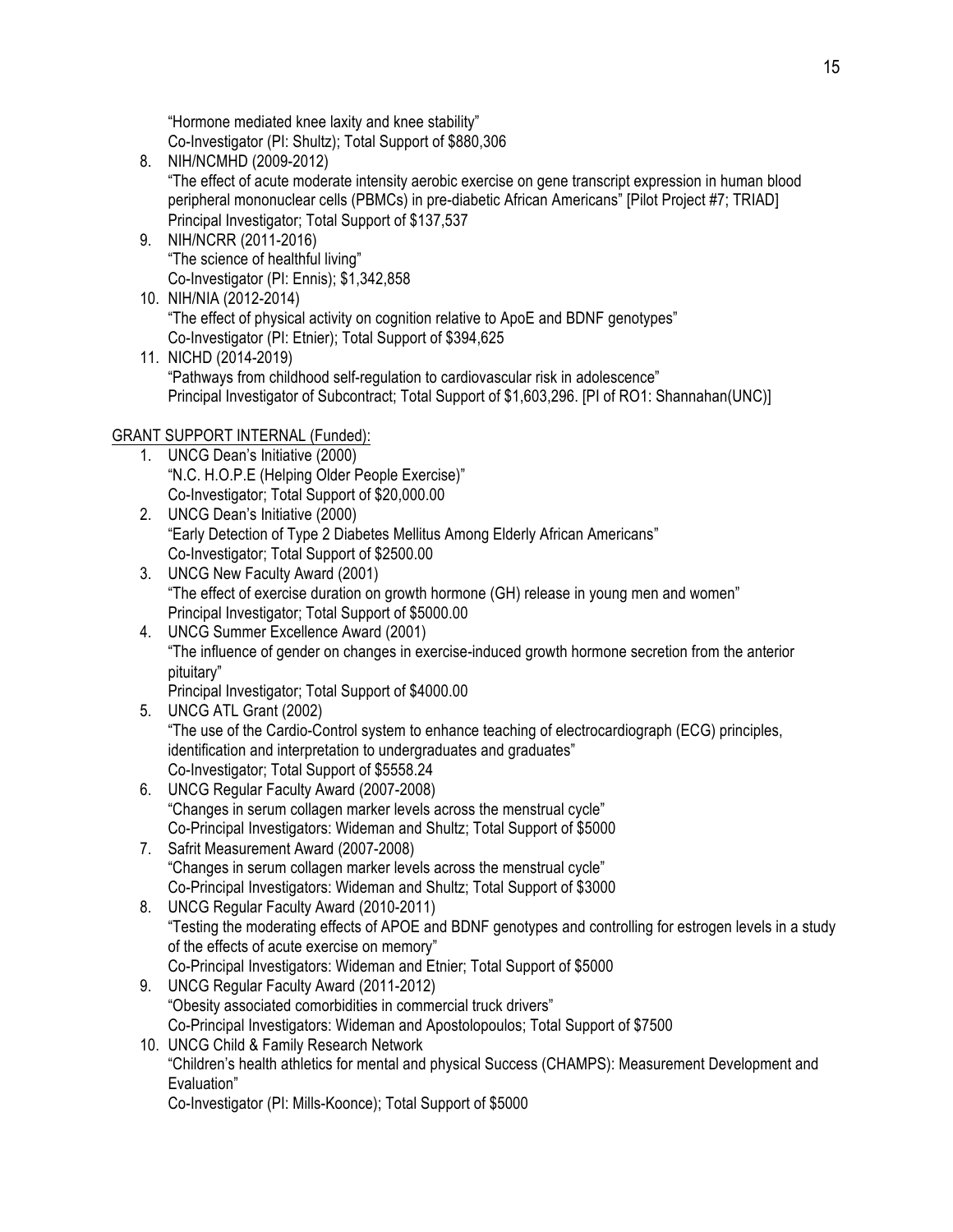11. HHS Faculty Research Award (2015-2016)

"Associations between relaxin and knee laxity profiles in eumenorrheic women" Co-Principal Investigators: Shultz and Wideman; Total Support of \$5000

### GRANT FUNDING (PENDING):

- 1. NIH/NICHD "Biopsychosocial predictors of obesity during the first 2 years of life" Co-Investigator (PI: Leerkes); Total Support of \$3,587,497.
- 2. NIH/NICHD "Biopsychosocial factors associated with youth sports and executive functioning" Co-PIs; Mills-Koonce and Wideman; Total Support of \$400,125.

### GRANT FUNDING INTERNAL & EXTERNAL (NOT FUNDED):

- 1. Moses Cone Wesley Long Community Health Foundation (2006-2007) "ACHIEVE" (Continuation Funding) Principal Investigator; Total Support of \$165,000
- 2. NIAMSD (2008) "Maturational and Sex Specific Orthopedic Injury Risk Factors in Youth Soccer" Co-Investigator (PI: Schmitz); Total support of \$3,079,007
- 3. CDC (2008) "Building a Healthy Nation: Strategic Health Alliance for Greensboro" Co-Investigator (PI: Armenoix); Total Support of \$1,011,220
- 4. NIH/Stimulus Package (2009) "Combined effect of whey protein isolate with vitamin C + E on blood antioxidant capacity, oxidative stress, inflammatory markers and heart disease risk"

Co-Investigator (PI: Goldfarb); Total Support of \$685,000

- 5. NIH/NIA (2010) "The effect of physical activity on cognition relative to ApoE and BDNF genotypes" Co-Investigator (PI: Etnier); Total Support of \$383,625
- 6. NIH/NIAMS (2010) "Precipitation factors for high risk knee joint biomechanics: A longitudinal growth study" Co-Investigator (PI: Shultz); Total Support of \$ 3,483,322
- 7. NIH/NIAMS (2011) "Hormone mediated knee laxity and knee stability" (competitive renewal) Co-Investigator (PI: Shultz); Total Support of \$3,483,322
- 8. NIH/NIDDK (2011) "Pathways to commercial drivers' obesity-associated comorbidities" Co-Investigator (PI: Apostolopoulos); Total Support of \$3,391,973
- 9. Gatorade Student Grant/Gatorade Sport Institute (2011) "Visfatin responses to high intensity exercise" Principle Investigator: Paul Mellick (Doctoral Student); Total Support of \$3440
- 10. NIH/NIAMS (2011) "Joint laxity: A complex phenotype indicative of ACL injury risk" Co-Investigator (PI: Shultz); Total Support of \$3,560,878
- 11. NIH/NIMH (2011) "Childhood emotional/behavioral dysregulation and adolescent inflammation and health" Co-Principal Investigators; Wideman & Shannahan; Total Support of \$389,194
- 12. The Brain and Behavior Research Foundation (2011) "Inflammation-associated depression in adolescence: The role of early childhood emotional self-regulation" Co-Investigator (PI: Shannahan); Total Support of \$35,000
- 13. NIH (2012)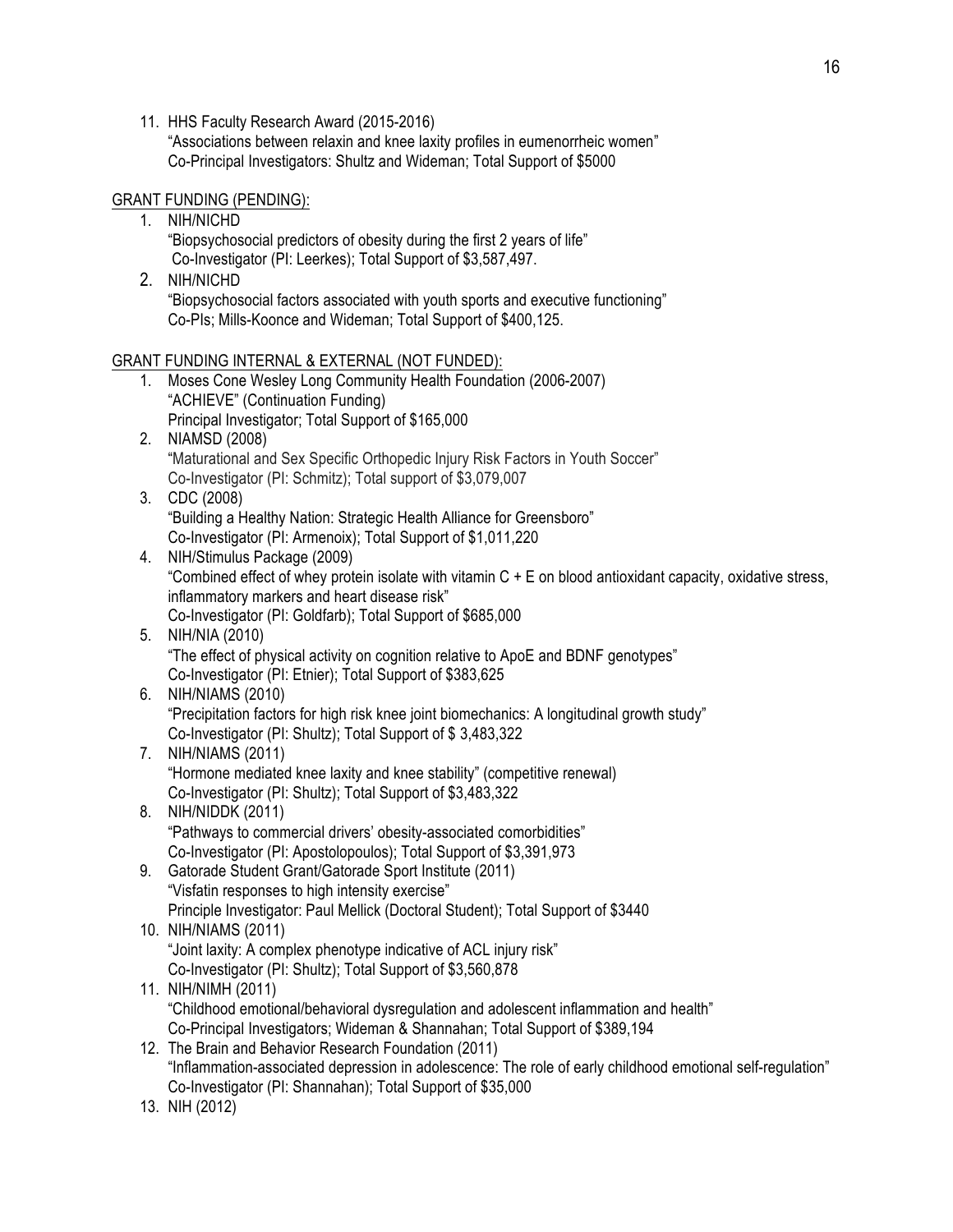"Delineating Commercial Drivers' Cardiometabolic Disease through System-Dynamics Modeling" Co-Investigator (PI: Apostolopoulos); Total Support of \$438,390

- 14. NIH/NICHD (2012) "Biopsychosocial contributors to childhood obesity" Co-Investigator (PI: Calkins); Total Support of \$3,553,303
- 15. NIH/NIAMS (2012) "Collagen Related Genetic Pathways to ACL Injury" Co-Investigator (PI: Shultz); Total Support of \$4,479,466
- 16. NIH/NIA (2014) "Physical activity and cognitive engagement; Plasticity, Mechanisms and Moderators" Co-PI (with J. Etnier); Total Support of \$10,389,808

# 17. NSF (2014)

"Physical activity in youth sports and biobehavioral associations with executive functioning in young children"

Doctoral Fellowship for Peter Rehder, Faculty Co-Mentor (with R. Mills-Koonce); Total Support of \$96,000.

18. National Athletic Training Association "Associations between relaxin and knee laxity profiles in eumenorrheic women" Co-Investigator (PI: Shultz); Total Support of \$50,000.

### 19. NIH/NICHD

"Biopsychosocial predictors of obesity during the first 2 years of life"

Co-Investigator (PI: Leerkes); Total Support of \$3,588,544.

20. NSF (2015) "Physical activity in youth sports and biobehavioral associations with executive functioning in young children"

Doctoral Fellowship for Peter Rehder, Faculty Co-Mentor (with R. Mills-Koonce); Total Support of \$96,000.

### CONTRACT SUPPORT (Funded):

1. Champion Athleticwear (2002-2003) "Evaluation of energy expenditure during treadmill walking with Power Gear" Principal Investigator; Total Support of \$111,435.37

# **TFACHING**

### UNDERGRADUATE COURSES:

- KIN 220 Fitness for Life
- KIN 375 Exercise Physiology
- KIN 469 Exercise Prescription for Special Populations

### GRADUATE COURSES: \*Denotes Courses I Developed

- KIN 576 Nutrition & Physical Fitness (Co-taught with Nutrition)
- KIN 670 Exercise Physiology
- KIN 676\* Advanced Body Composition Techniques
- KIN 700\* Exercise Endocrinology (Developed & co-taught with Allan Goldfarb)
- KIN 720\* Pathophysiology & Pharmacology for Exercise Science

| <b>STUDENT SUPERVISION</b> |             |  |
|----------------------------|-------------|--|
| Graduate                   |             |  |
| <b>Doctoral Students</b>   | In Progress |  |

Nathaniel Berry KIN Chair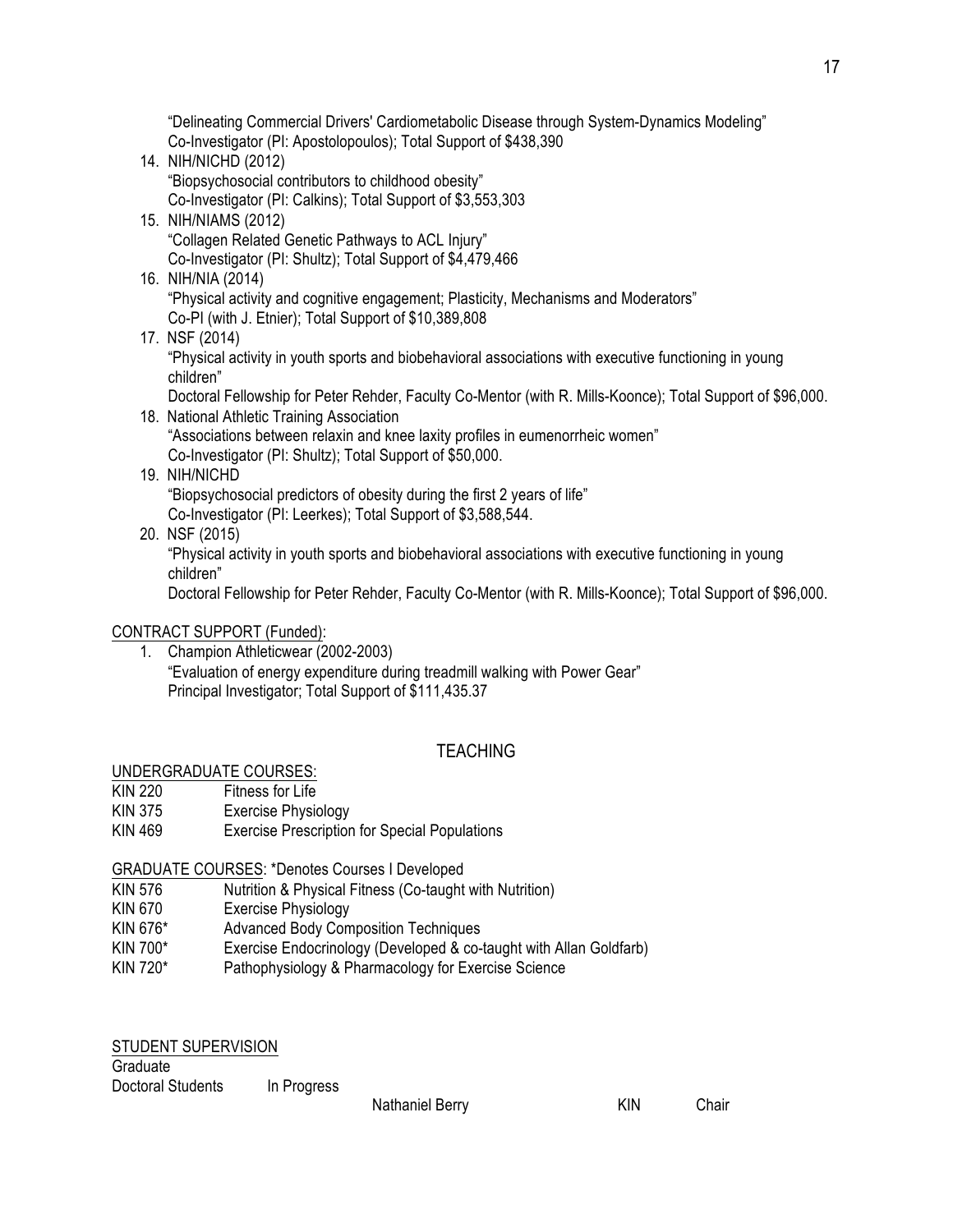|                         |             | James Janssen            | <b>KIN</b>  | Chair                |
|-------------------------|-------------|--------------------------|-------------|----------------------|
|                         |             | <b>Travis Anderson</b>   | <b>KIN</b>  | Chair                |
|                         |             | <b>Alexis Slutsky</b>    | <b>KIN</b>  | Co-Chair             |
|                         |             | Ashley Brown             | <b>PSYC</b> | Member               |
|                         |             | <b>Shernett Chung</b>    | <b>NUR</b>  | Member               |
|                         |             | Lauren Veraecke          | <b>KIN</b>  | Member               |
|                         |             | Peter Rehder             | <b>HDF</b>  | Member               |
|                         | Graduated   |                          |             |                      |
|                         |             | DJ Oberlin               | <b>KIN</b>  | Chair                |
|                         |             | Aaron Piepmeier          | <b>KIN</b>  | Member               |
|                         |             | Kevin Ritsche            | <b>KIN</b>  | Chair                |
|                         |             | Elyse Shearer            | <b>NTR</b>  | Member               |
|                         |             | Kevan Mellendick         | <b>NTR</b>  | Member               |
|                         |             | Amber Johnson            | PHE         | Member               |
|                         |             | Ola Alsalman             | <b>CSD</b>  | Member               |
|                         |             | Paul Chase               | <b>KIN</b>  | Member               |
|                         |             | Janis Puglisi            | <b>NUR</b>  | Member               |
|                         |             | Amanda Tritsch           | <b>KIN</b>  | Member               |
|                         |             | <b>Paul Mellick</b>      | <b>KIN</b>  | Chair                |
|                         |             | Leslie Consitt           | <b>KIN</b>  | Chair                |
|                         |             | <b>Brenda Swearingin</b> | <b>KIN</b>  | Chair                |
|                         |             | <b>Heather Colleran</b>  | <b>NTR</b>  | Member               |
|                         |             | <b>Travis Thomas</b>     | <b>NTR</b>  | Member               |
|                         |             | Melanie Bopp             | <b>NTR</b>  | Member               |
|                         |             | Bryan Feger              | <b>KIN</b>  | Member               |
|                         |             | <b>Richard Bloomer</b>   | <b>KIN</b>  | Member               |
|                         |             | Charlie Robison          | <b>KIN</b>  | Member               |
|                         |             | Ryan Garten              | <b>KIN</b>  | Member               |
|                         |             | Lisa Barella             | <b>KIN</b>  | Member               |
|                         |             | Melissa Montgomery       | <b>KIN</b>  | Member               |
|                         |             | John Cone                | <b>KIN</b>  | Member               |
|                         |             | Jerome Surat             | <b>KIN</b>  | Member               |
|                         |             | Jason Wagganer           | <b>KIN</b>  | Member               |
|                         |             | Mike McKenzie            | <b>KIN</b>  | Member               |
|                         |             | Michelle Lesperance      | <b>KIN</b>  | Member               |
|                         |             | Pam Kocher Brown         | <b>KIN</b>  | Member               |
|                         |             |                          |             |                      |
| <b>Masters Students</b> | In Progress | Morgan Jones             | <b>NTR</b>  | <b>Thesis Member</b> |
|                         |             | <b>Emily Shields</b>     | <b>NTR</b>  | <b>Thesis Member</b> |
|                         |             | <b>Emily McNeil</b>      | <b>KIN</b>  | <b>Thesis Member</b> |
|                         |             | <b>Andrew Scheck</b>     | <b>KIN</b>  | <b>Thesis Chair</b>  |
|                         | Graduated   | Frank Zhong              | <b>KIN</b>  | Project Member       |
|                         |             | <b>Justin Waller</b>     | <b>KIN</b>  | <b>Thesis Member</b> |
|                         |             | Gina Ward                | <b>KIN</b>  | <b>Thesis Chair</b>  |
|                         |             | <b>Trey Williams</b>     | <b>KIN</b>  | <b>Thesis Member</b> |
|                         |             | Enoch Chow               | <b>KIN</b>  | <b>Thesis Member</b> |
|                         |             | Ling Nguyen              | <b>KIN</b>  | <b>Thesis Member</b> |
|                         |             | Molly Thornton Cassebere | <b>KIN</b>  | <b>Thesis Member</b> |
|                         |             | Aarti Kenjali            | <b>KIN</b>  | <b>Thesis Member</b> |
|                         |             | Andrea Sorvillo          | <b>NTR</b>  | <b>Thesis Member</b> |
|                         |             | Heather Kennedy          | <b>NTR</b>  | <b>Thesis Member</b> |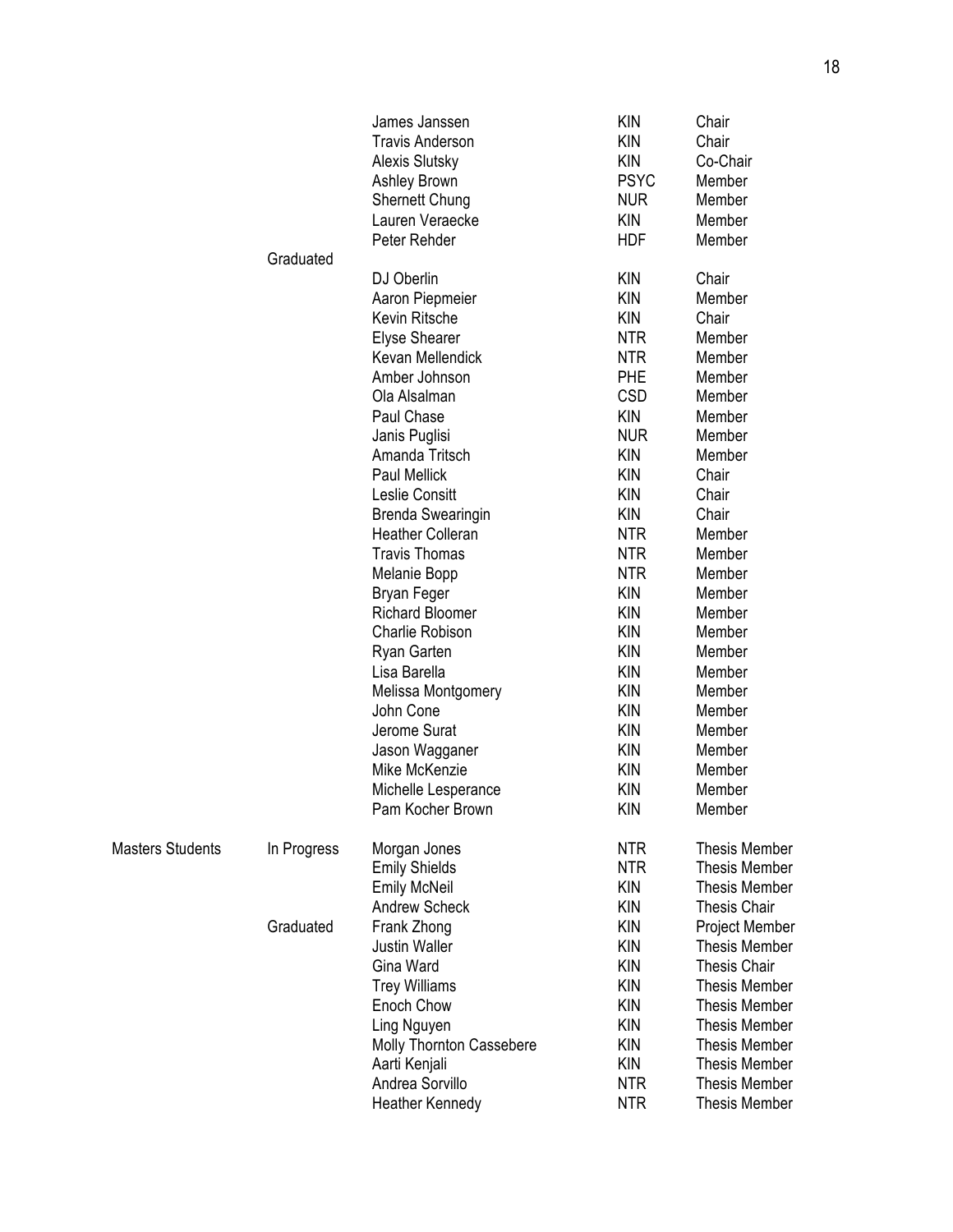|                       |             | <b>Heather Downing</b>   | <b>NTR</b> | <b>Thesis Member</b> |
|-----------------------|-------------|--------------------------|------------|----------------------|
|                       |             | Kevin Thornton           | <b>KIN</b> | Project Chair        |
|                       |             | <b>Brad Ferguson</b>     | <b>KIN</b> | Project Chair        |
|                       |             | <b>Ashley Rocky</b>      | <b>KIN</b> | Project Member       |
|                       |             | <b>Melissa Marty</b>     | <b>KIN</b> | Project Member       |
| Non-thesis (Clinical) | In Progress | Zachary Kincaid          | <b>KIN</b> | Supervisor           |
|                       | Graduated   | Kelsey Joyce             | <b>KIN</b> | Supervisor           |
|                       |             | Kyle McRee               | <b>KIN</b> | Supervisor           |
|                       |             | Katherine Bunting        | <b>KIN</b> | Supervisor           |
|                       |             | Lindsay Layfield         | <b>KIN</b> | Supervisor           |
|                       |             | <b>Beth Hansen</b>       | <b>KIN</b> | Supervisor           |
|                       |             | Carrie Krans             | <b>KIN</b> | Supervisor           |
|                       |             | Jessica Witherspoon      | <b>KIN</b> | Supervisor           |
|                       |             | <b>Olinty Richards</b>   | <b>KIN</b> | Supervisor           |
|                       |             | Sarah Utz                | <b>KIN</b> | Supervisor           |
|                       |             | Joshua Williams          | <b>KIN</b> | Supervisor           |
|                       |             | Fifi Jenkins             | <b>KIN</b> | Supervisor           |
|                       |             | Amanda Aydelette Futrell | <b>KIN</b> | Supervisor           |
|                       |             | Alan Newton              | <b>KIN</b> | Supervisor           |
|                       |             | Alice Shifflet           | <b>KIN</b> | Supervisor           |
|                       |             | Stephen Herman           | <b>KIN</b> | Supervisor           |

# STUDENT AWARDS

| Student                  | Award                                         | Year      |
|--------------------------|-----------------------------------------------|-----------|
| <b>Brenda Swearingin</b> | Sally Schindel Cone Student Grant Award       | 2004      |
| <b>Leslie Consitt</b>    | <b>Barrett Professional Development Award</b> | 2005/2006 |
| Leslie Consitt           | Stout Graduate Research Award                 | 2005      |
| Alan Newton              | <b>Barrett Professional Development Award</b> | 2005/2006 |
| Kevin Ritsche            | Summer Research Award                         | 2009      |
| Kevin Ritsche            | <b>Barrett Professional Development Award</b> | 2009/2010 |
| <b>Paul Mellick</b>      | Summer Research Award                         | 2010      |
| Lori Mattox              | Summer Research Award                         | 2011      |
| DJ Oberlin               | Summer Research Award                         | 2012      |

# SERVICE

# INSTITUTIONAL SERVICE

# UNIVERSITY COMMITTEES

| 2003         | Undergraduate Research Poster Evaluation |
|--------------|------------------------------------------|
| 2004-2006    | <b>Library Senate</b>                    |
| 2006/2007    | Chair; Library Senate                    |
| 2008-2009    | <b>Scholarly Communications</b>          |
| 2006-Present | Institutional Review Board (IRB)         |
| 2007-2010    | <b>Research Policy</b>                   |
| 2009/2010    | New Faculty Mentor                       |
| 2009/2010    | Science Subcommittee; Research Awards    |
| 2010/2011    | <b>Restructuring Committee</b>           |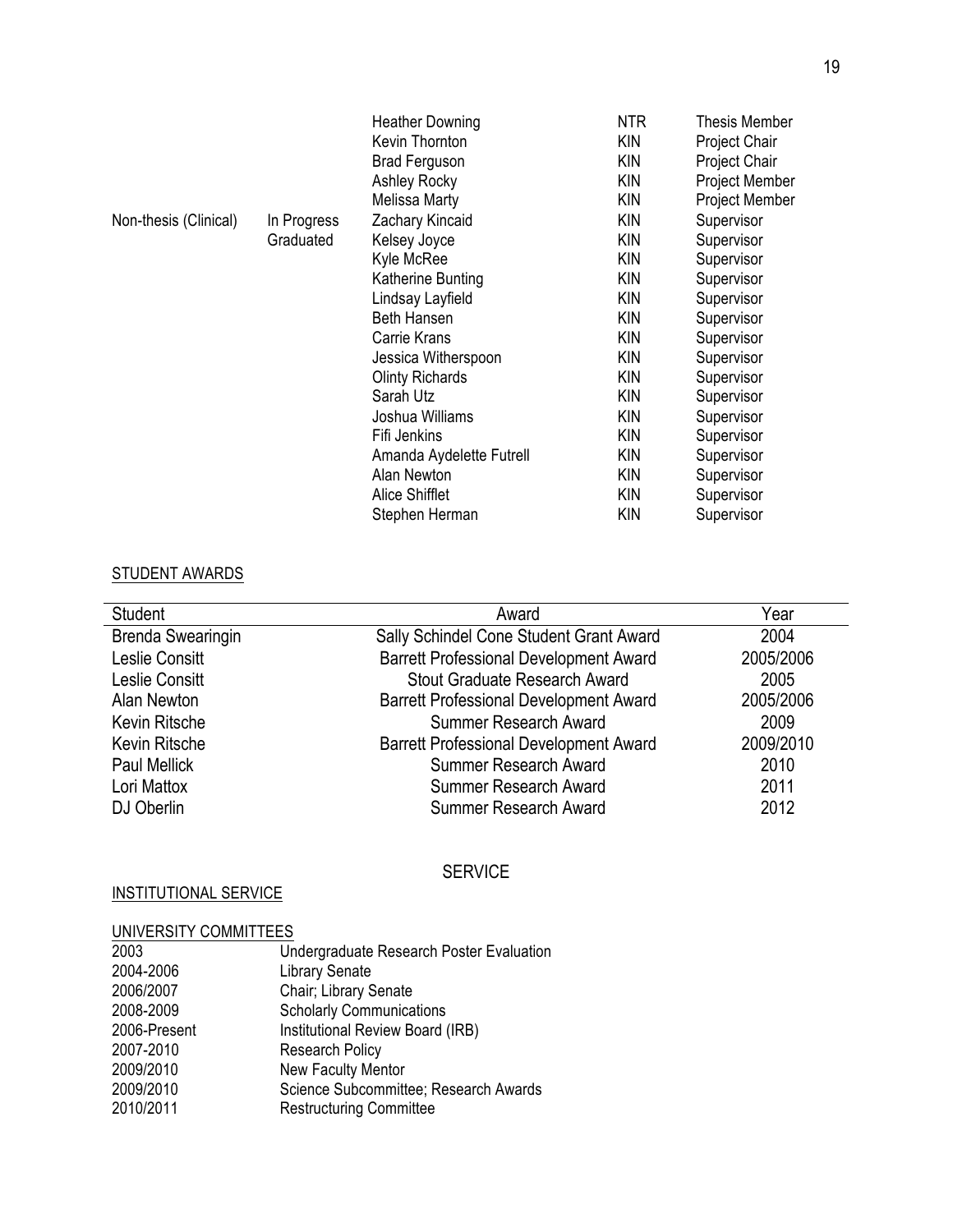| Director of Human Resources Search Committee |
|----------------------------------------------|
|                                              |

#### COLLEGE COMMITTEES

| 2007/2008    | Program Council; Center for Women's Health & Wellness |
|--------------|-------------------------------------------------------|
| 2009-2011    | <b>HHP Research Advisory Committee</b>                |
| 2013-Present | <b>HHS Research Advisory Committee</b>                |
| 2015/2016    | NTR Search Committee; 3 positions                     |

### DEPARTMENTAL COMMITTEES

| 2000-Present | Fitness Leadership Committee (previously ESSS committee) |
|--------------|----------------------------------------------------------|
| 2002-2003    | Long Range Planning                                      |
| 2002-2004    | <b>Annual Merit Review</b>                               |
| 2004/2005    | Stout & Berlin Award                                     |
| 2005-2014    | <b>ESS/KIN Library Representative</b>                    |
| 2005/2006    | <b>Stout Award</b>                                       |
| 2007/2008    | <b>Stout Award</b>                                       |
| 2007-2009    | <b>Annual Merit Review</b>                               |
| 2009/2010    | <b>Biomechanics Search</b>                               |
| 2009/2010    | <b>Graduate Studies</b>                                  |
| 2011/2012    | MS ATEP Program Director Search                          |
| 2011/2012    | <b>Graduate Studies</b>                                  |
| 2014-Present | <b>Awards Committee</b>                                  |
|              |                                                          |

### SEMINAR & WORKSHOP PRESENTATIONS

| Apr 2006 | Seminar, "Biophysical Markers", UNCG School of Nursing                               |
|----------|--------------------------------------------------------------------------------------|
| Dec 2011 | Workshop presentation; "Using Physiological biomarkers: Important considerations for |
|          | your research", Biobehavioral Workshop, UNCG CFRN & Center for Biotechnology,        |
|          | Genomics & Health Research                                                           |

### INSTITUTIONAL PRESENTATIONS

| "Advanced Techniques in Body Composition", Department of Nutrition & Food Sciences,   |
|---------------------------------------------------------------------------------------|
| <b>Graduate Seminar Series, UNCG</b>                                                  |
| "Physiological Performance Enhancement", Spartan Champs Program, Intercollegiate      |
| Athletic Education Program, UNCG                                                      |
| "Walking Your Way to Health", Hampton School Educational Seminar for Faculty & Staff, |
| Greensboro NC                                                                         |
| "Disordered Eating Behaviors in Collegiate Athletes", Spartan Champs Program,         |
| Intercollegiate Athletic Education Program, UNCG                                      |
| "Current Research in Exercise & Sport Science", Science Advisory Board, UNCG          |
| "Exercise & diet during the holiday season", UNCG Human Resources                     |
| "Lifestyle activity modification of diet & exercise", UNCG Housekeeping Staff         |
|                                                                                       |

### PROFESSIONAL SERVICE

# COMMITTEES

2011-2014 ACSM National Research Awards Committee